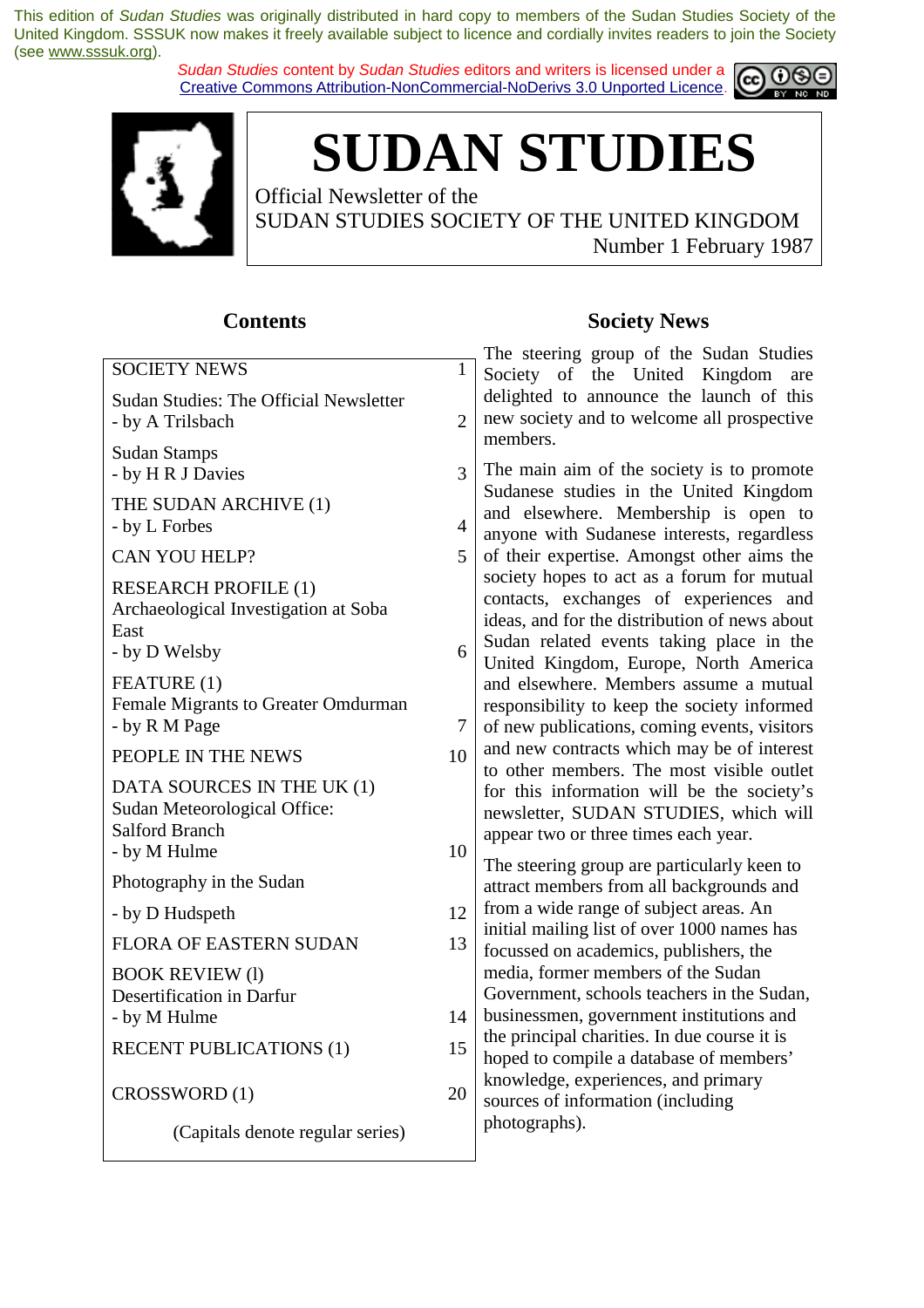*Sudan Studies* content by *Sudan Studies* editors and writers is licensed under a Creative Commons Attribution-NonCommercial-NoDerivs 3.0 Unported Licence.



### **SUDAN STUDIES**

### **The Official Newsletter**

SUDAN STUDIES is the official newsletter of the SSSUK. This issue has been produced as a sample of the type of production which will be dispatched two or three times each year. Of course, to do this, considerable support is required from the Society's members; articles are needed from all disciplines and from members of varying backgrounds ranging perhaps from businessmen to engineers, and from school teachers to former members of the Sudan Government Service. Please let me know if you have something which you would like to contribute. This may be a short article, a letter, a request for data or information, a short profile about your own Sudanese interests or about your former service, details of a forthcoming visitor, lecture or TV programme, or even by acting as a volunteer to review a book. The range seems almost endless so please offer your help. Contributions are still needed for June's edition of SUDAN STUDIES.

To give a wide appeal to SSSUK members, a number of regular themes are proposed. These need not appear in every issue, but they should appear at least once in every calendar year. Some appear in this issue, such as Society News, The Sudan Archive, Can You Help?, Research Profile, An Original Feature, People In The News, Data Sources in the UK (or elsewhere!), Book Reviews, Recent Publications, and the Crossword. Other possible regular slots include Sudan Memoirs (especially by former members of the Sudan Government Service), Sudan Teachers, Charities Column, Sudan News (an update of economic and political events), Bargain Travel (cheap air fares etc), a column by the Sudan Studies Association (an American society similar to SSSUK), and no doubt many others that remain to be suggested. Please let me know if you feel that you can contribute.

It is possible to place advertisements in SUDAN STUDIES. If these are non-commercial they are free to members and subject to negotiation with non-members and businesses. Commercial advertisements may be placed at a rate agreed by the SSSUK committee. Publishers, in particular, are encouraged to advertise; normally there will be no direct charge but an arrangement for discounts to society members.

In addition to normal length articles, there is some provision for the publication of more lengthy pieces of work. If the Editor of Sudan Studies and the committee of the SSSUK can be convinced that the proposed article is likely to have a wide appeal, it may be published in the Occasional Papers series. These will be made available to the society's members at a discount rate and will be available for purchase outside the society at a commercial rate. The series will be launched officially in November with a new essay about General Gordon by Richard Hill.

I must set the record straight and offer some apologies about the content of this first issue. As this sample has been compiled before the establishment of a formal membership list, it has been necessary to seek help from personal friends and colleagues. An obvious consequence of this has been too much emphasis on articles from a small number of university departments and the absence of much material on the South (although this will be remedied in the next issue). This is not the pattern which is envisaged for the future, but in order to achieve diversity, once again I must appeal to members for their own contributions. I am particularly keen to receive offers for contributions to regular series mentioned above.

Please send your contributions and address all correspondence to me, Dr A Trilsbach, at the address on Page 19.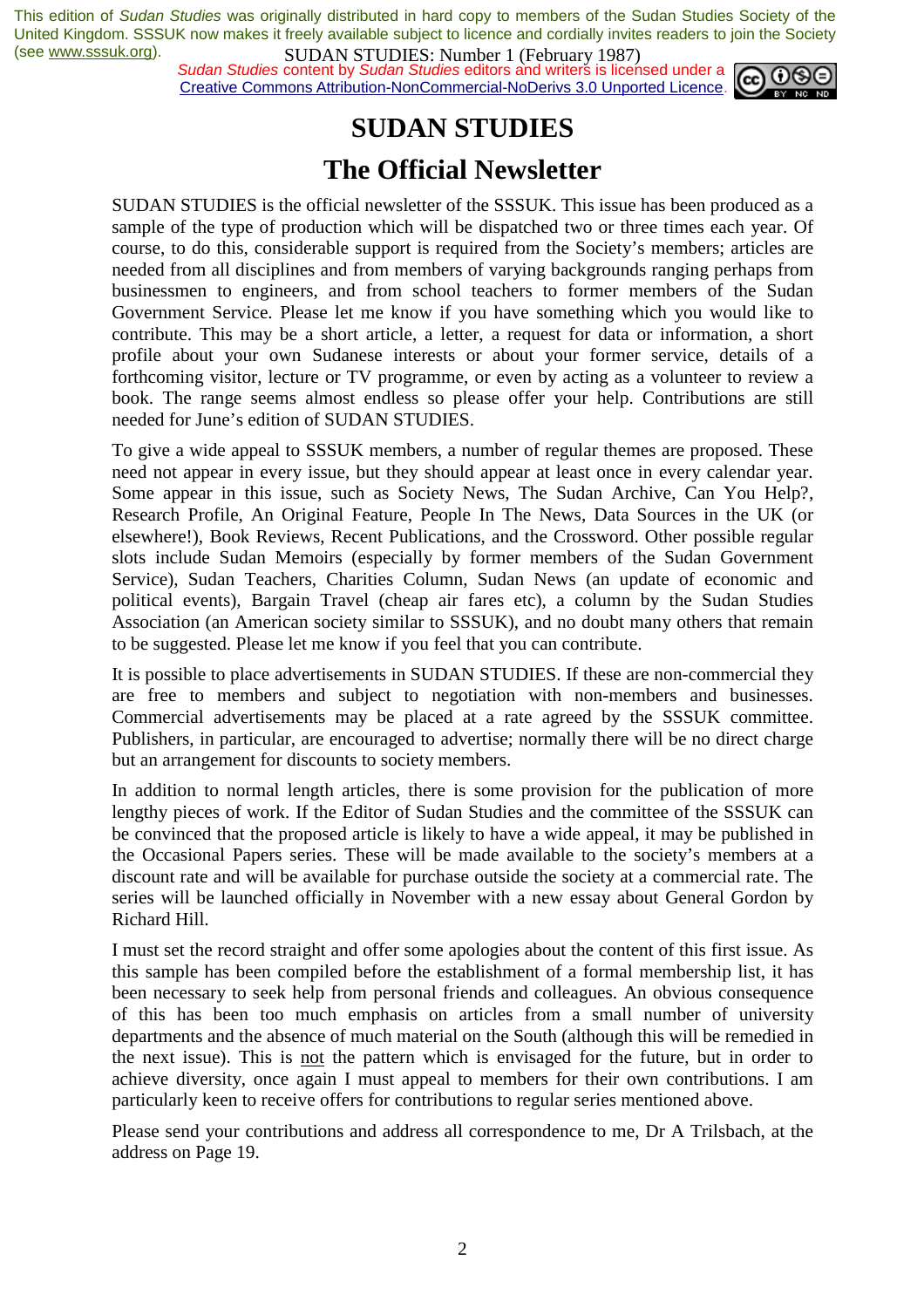*Sudan Studies* content by *Sudan Studies* editors and writers is licensed under a Creative Commons Attribution-NonCommercial-NoDerivs 3.0 Unported Licence.



### **Sudan Stamps**

*Jack Davies identifies aspects of Sudanese Postal History.* 

In 1867 a post office was opened at Suakin. Although official letters were written from the Sudan earlier than this, 1867 marks the beginning of an organised postal service. Other Egyptian post offices using Egyptian stamps were later opened, including Khartoum in 1873. At this time a letter to Cairo took 30-50 days from Khartoum.

The postal service contracted from 1882 as the Mahdist forces occupied the country until by 1886 only Suakin and Wadi Haifa remained. There was no organised public postal service over most of the country during the Mahdia and 'stamps' inscribed "Mahdi, Pastes du Souden" are bogus.

The Anglo-Egyptian Reconquest led to a gradual reintroduction of the service. Khartoum post office reopened on 10th September 1998. Similar stamps to the earlier period were used depicting the Sphinx and the Pyramids but overprinted "Soudan' in French and Arabic. The year 1898 also saw the introduction of the first Permanent Issue of a separate Sudan Postal Service featuring the 'Camel Postman'. This design by Edward Stanton has been in use in some way ever since. At present it is the subject of the One Sudanese Pound stamp. It was temporarily out of use from 1941 to 1949 when the 'Palms' issue was in use. The 1951 and 1962 (6th and 7th) Permanent Issues depicted scenes from Sudanese Life.

The first watermark used for Sudanese stamps was a 'Quatrefoil'. This was changed in 1902 to a 'Star and Crescent' on the grounds that the first was unsuitably close to a 'cross' for the Muslim country of northern Sudan. In turn it was replaced in 1927 by 'S.G.', because it was too identifiable with Egypt. Since 1962 other watermarks have been used usually representing 'Republic of Sudan'.

Before Independence in 1956 only four commemorative issues appeared: the Gordon Commemorative (1935), the Camel Postman Jubilee (1948), and two series charting Sudan's progress to Independence. Since 1956 the policy has changed, but nevertheless, especially since 1970, the postal authorities have been sparing in the use of special issues. It is perhaps surprising that no special issue appeared in 1985 for the centenary of the fall of Khartoum.

Like many other countries, Sudan experimented with Air Mail stamps. Two beautiful series were issued (1931 and 1950) but were withdrawn as unnecessary at the end of 1953. Other stamps issued include "Official", "Army Service" and "Postage Due".

There is however much more to fascinate in Sudan philately than just these stamps. During the late 19th century and the Second World War, both British and Indian stamps can be found used in Sudan. Other fascinating study lies in routes followed by the mails; Travelling Post Offices on trains and steamers; sail from military operations; censorship during two World Wars; the varying cancellers used by the various post offices; and so on.

*H.R.J. Davies is Senior Lecturer in Geography at University College, Swansea and is currently Secretary of the Sudan Study Group. Anyone further interested in Sudan philately should contact Mr H.L. Sawyer, President, Sudan Study Group, 27 Maidstone Drive, Marton, MIDDLESBOROUGH, Cleveland, TS7 89W*.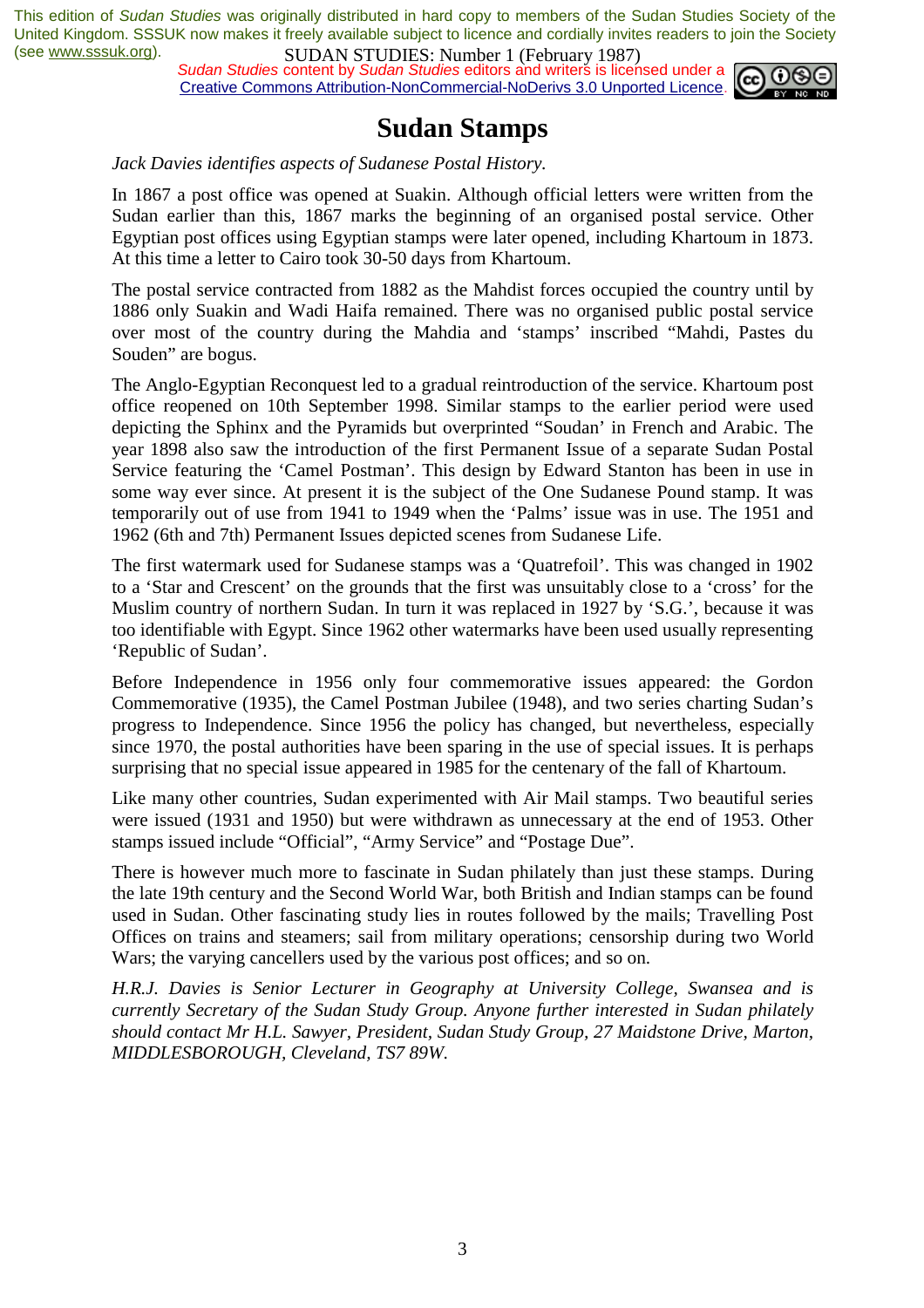*Sudan Studies* content by *Sudan Studies* editors and writers is licensed under a Creative Commons Attribution-NonCommercial-NoDerivs 3.0 Unported Licence.



### **THE SUDAN ARCHIVE**

*Lesley Forbes introduces the unique Sudan Archive collection at Durham.* 

The collection of Sudanese historical material at Durham is now the principal archival collection on the Sudan outside Khartoum. Most of the collection consists of private papers, formed to flesh out the official records which are held in Khartoum and London.

From its beginnings in 1957, the aim has been to encourage all those British people who lived or served in the Sudan during the Condominium period to pass on to Durham any relevant material. Much has been given (and not just by British people) although, sadly, much has undoubtedly been lost to posterity and much remains to be gathered in.

Major collections of the Sudan Archive include the papers of Wingate, Slatin, Clayton and Robertson, a small but significant body of Arabic manuscripts including 300 Mahdist items, plus over 850 other separate donations to date (February 1987); more material is being added all the time. Donations to the Archive range from six dustbin bags of letters, notes, reports, photos etc on education from Christopher Cox; a single letter written by Mrs Ysabel Hunter recording the course of the 1924 mutiny at Talodi; photographs of Wadi Halfa in the 1920s; agricultural consultancy reports of the 1960; records of the Khartoum Cathedral Sustentation Committee (1902—1968), and petrological thin sections from the Sudan in the 1930s. Chronologically, there are documents from c.1789 to the present but the main focus is on the Condominium period.

Rather than repeat descriptions of the contents of the Sudan Archive which have already appeared elsewhere (see bibliography), a list of the various types of material held in Durham may give some pointers to the wide range of possibilities for research which the Sudan Archive's holdings can sustain. As well as the traditional fodder for the researcher, i.e. reports, memoranda, correspondence (official and personal), diaries, trek notes, newspaper cuttings, maps etc., which cover the whole of the Sudan, there are over 10,000 photographs taken during an 80-year period and cinefilms shot between about 1927 and 1950. Both photographs and cinefilms provide not only unique records of Sudanese people, places, historical events, the way and pace of life, but also information about urbanisation, climate, ecology, education, medicine, communications, geology, agriculture, dress archaeology, irrigation, technology and so on, and in a way which the written record cannot match. This visual record is supplemented by a number of paintings and drawings. There are also museum objects, some of historical importance, others quite simply workaday equipment, but each

has its place as evidence for the discerning researcher. In this group we include a complete set of the Gordon banknotes, issued in 1884 at the time of the siege of Khartoum; these, together with coins of the Sultanate of Darfur, have proved to be of interest as much to the numismatist as to the historian. Likewise, early letters with envelopes have been sought by philatelists. The archive also holds Slatin's pistol and snuffbox, Mahdist flags, a sword and robe reputed to belong to Ali Diner, jubbas, a flag of the 1924 White Flag League, a midwifery box 1930's style (complete with contents and a description of the use of each item), a selection of Sudanese handicrafts, plus a large armoury of spears, javelins, swords, daggers, bows, arrows, quivers and shields, and other artefacts besides.

The collection of printed material published in and on the Sudan, which is held in the Oriental Section of the University Library, is unmatched in Britain and includes many items which are not commercially published. The collection of official and statistical data on contemporary Sudan, the Documentation Unit of the Centre for Middle Eastern and Islamic Studies of the University, complements the archival and library described above.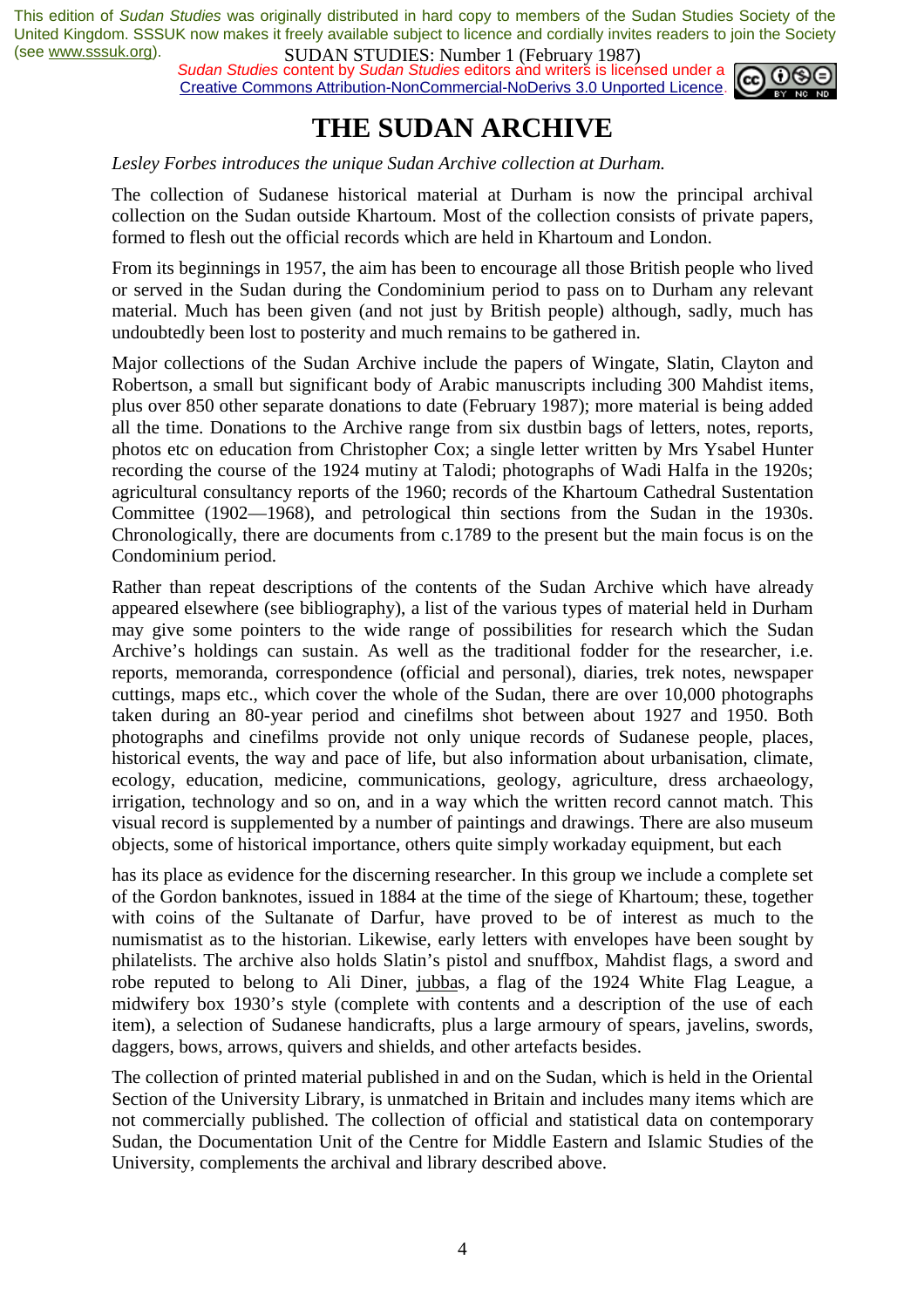*Sudan Studies* content by *Sudan Studies* editors and writers is licensed under a Creative Commons Attribution-NonCommercial-NoDerivs 3.0 Unported Licence.



Enquiries and, naturally, donations of material are welcomed and should be addressed to the Keeper of the Oriental Books, University Library. Oriental Section, Elvet Hill, DURHAM, DM1 3TH. Telephone (0355)—64971.

**Lesley Forbes** is the Keeper of Oriental Books at Durham University and is responsible for the Sudan Archive. More detailed descriptions of some of the specialist collections, such as photographs, drawings, bibliographies etc. plus an introduction to the Sudan section of the Documentation Unit of the Centre for Middle Eastern and Islamic Studies will be included in later editions of SUDAN STUDIES.

#### **Bibliography**

Cory, E.S.B. and Forbes, L.E., (1983), 'Resource for Sudanese Studies: The Sudan Archive of the University of Durham', African Research and Documentation, Vol.31, pp.1-11.

Forbes. L.E., (1985), 'The Sudan Archive, Durham, as a source for the study of modernization in the Sudan, in Daly M.W. (ad), Modernisation in the Sudan Essays in Honour of Richard Hill, (Lillian Barber Press, New York), pp. 161-70.

Forbes, L.E., (1986), 'The Sudan Archive', Sudan Studies Association Newsletter, Vol. 6 (3) pp. 6-8

Matthews, N. and Wainwright, M.D., (1980), in Pearson, J.D. (ad), A Guide to Manuscripts and Documents in the British Isles Relating to the Middle East and North Africa, pp.251-65.

# **CAN YOU HELP?**

#### Dear Editor

I am part of a four man team which is mounting an expedition during the Summer of 1987 to investigate the impact of the introduction of Nile Perch (Lates niloticus) in Lake Victoria. The introduction of this fish into the lake was first mooted in the 1950s with a view to increasing the supplies of protein to lakeshore communities. Unfortunately, the experiment has led to irreversible losses of indigenous fish stocks in a number of ecosystems, and the local communities have not found the substitute Nile Perch to be to their liking in dietary terms. There have also been economic ramifications, especially for the 'traditional' lakeside fishermen.

In the context of our investigation, we are interested to discover some aspects of the role of Nile Perch within the economies, diets and ecosystems of other Nile communities, especially those in the Sudan. We are particularly keen to receive information on (1) The processing of Nile perch, (2) its principal markets, (3) Fishing techniques, (4) Experiences of planned changes in the river ecosystem, such as fish farming, and (5) information on recent publications concerned with Nile Perch in the Sudan and elsewhere.

If anyone is able to help could they please write to me or telephone.

Lawrence Talks, 36 Hallgarth Street, DURHAM, UK, DH1 3AT. (0385-41360)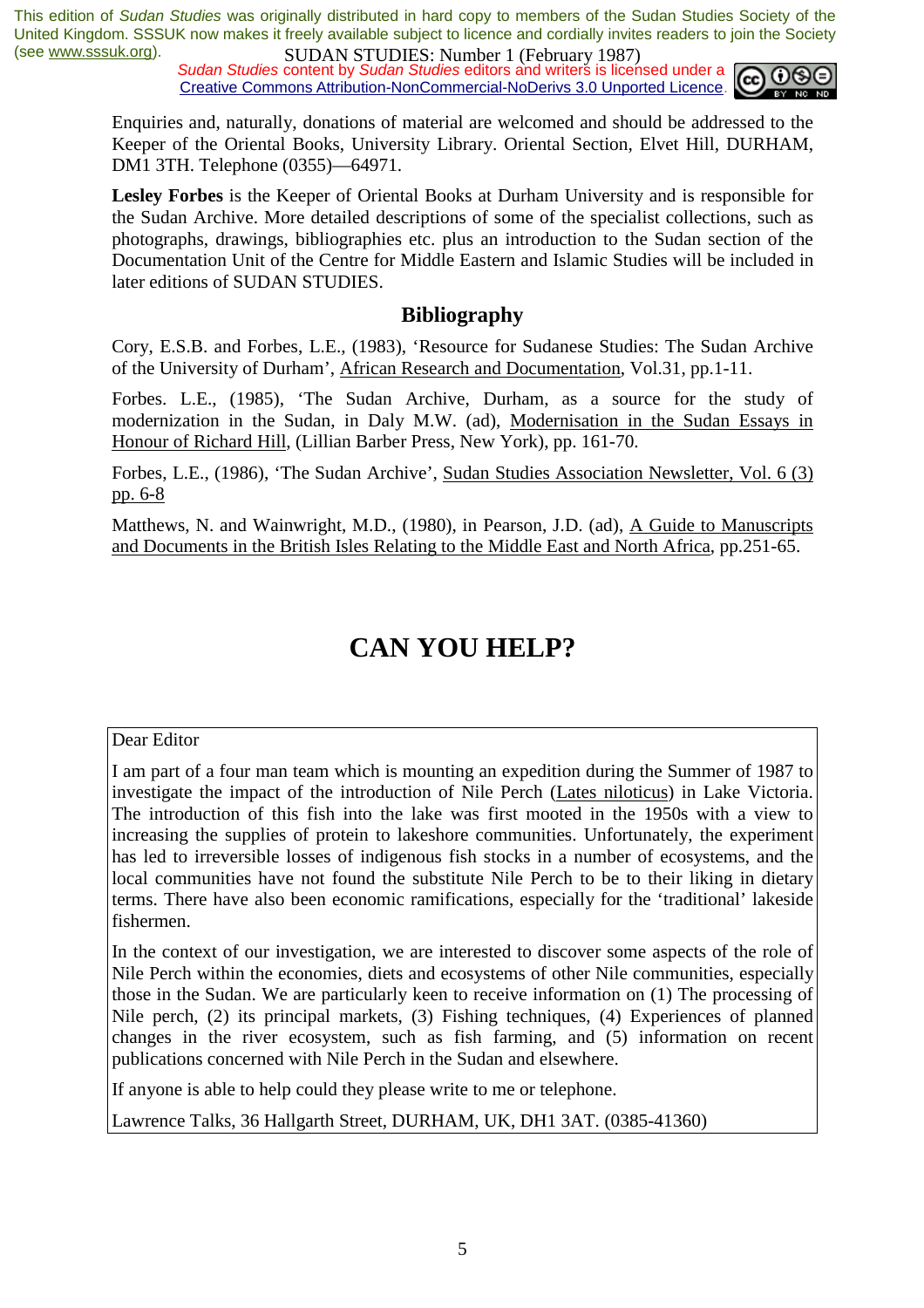*Sudan Studies* content by *Sudan Studies* editors and writers is licensed under a Creative Commons Attribution-NonCommercial-NoDerivs 3.0 Unported Licence.



# ARCHAEOLOGICAL INVESTIGATIONS AT SOBA EAST

*Derek Welsby begins a regular series of RESEARCH PROFILES by describing some new archaeological work being conducted near Khartoum.* 

Since the Winter of 1981 the British Institute in Eastern Africa has been conducting archaeological excavations at Soba East, 22km upstream from Khartoum on the east bank of the Blue Nile. Soba has long been known as a site of considerable importance having been the capital of the richest and most powerful of the three Medieval Christian Kingdoms of Nubia which flourished from the 6th century AD until perhaps as late as the 13th or 14th centuries. After a season of survey work during which trial trenches were excavated across the whole site owned by the Department of Antiquities, an area of  $2.75 \text{ km}^2$ , large scale area excavations were confined to the western end of the largest mound on the site (Mound B).

Here three churches constructed throughout of red brick, two of them of a size comparable with the cathedral church at Faras and the similar buildings at Old Dongola to the north, have been uncovered. To the east of the churches the well preserved remains of the mud brick building, with walls still standing over 3m high, of very large size was excavated in part. The earliest phase, a long narrow building 19m wide by at least 45m in length may have been palatial in character. A marble tombstone recording the name of a King of Soba who reigned from AD 999 to 1015 was found within the building.

The excavations have yielded a vast amount of pottery, much of it probably of local manufacture and also metal objects including a series of crosses and a fine collection of imported Islamic glass. The excavations have ceased for the present while the results of the four seasons of work are brought to a publishable form. Among the finds which are being studied by a variety of specialists are the pottery, glass, inscriptions, ostraca, graffiti, objects of metal, wood and stone and the floral and faunal remains.

*Dr D Welsby is Lecturer in Archaeology at the University of Newcastle.* 

#### MIDDLE EAST AND SUDANESE GEOGRAPHY: AN OPPORTUNITY AT DURHAM

The Department of Geography at the University of Durham has run a one year MA course in the Geography of the Middle East and the Mediterranean since 1968. Candidates participate in course work, projects and seminars to prepare for two examination papers: they also have to write a 20,000 word dissertation. Suitable candidates would be permitted to prepare their dissertations drawing upon Durham's extensive SUDAN ARCHIVES. In this way, a good introduction to the human geography of the Middle East would be gained, together with an opportunity to use a world famous resource in depth.

Further information can be obtained from: Dr G.H. Blake, Department of Geography, University of Durham, DURHAM, DHI 3LE, England. (Telephone 0385-84971).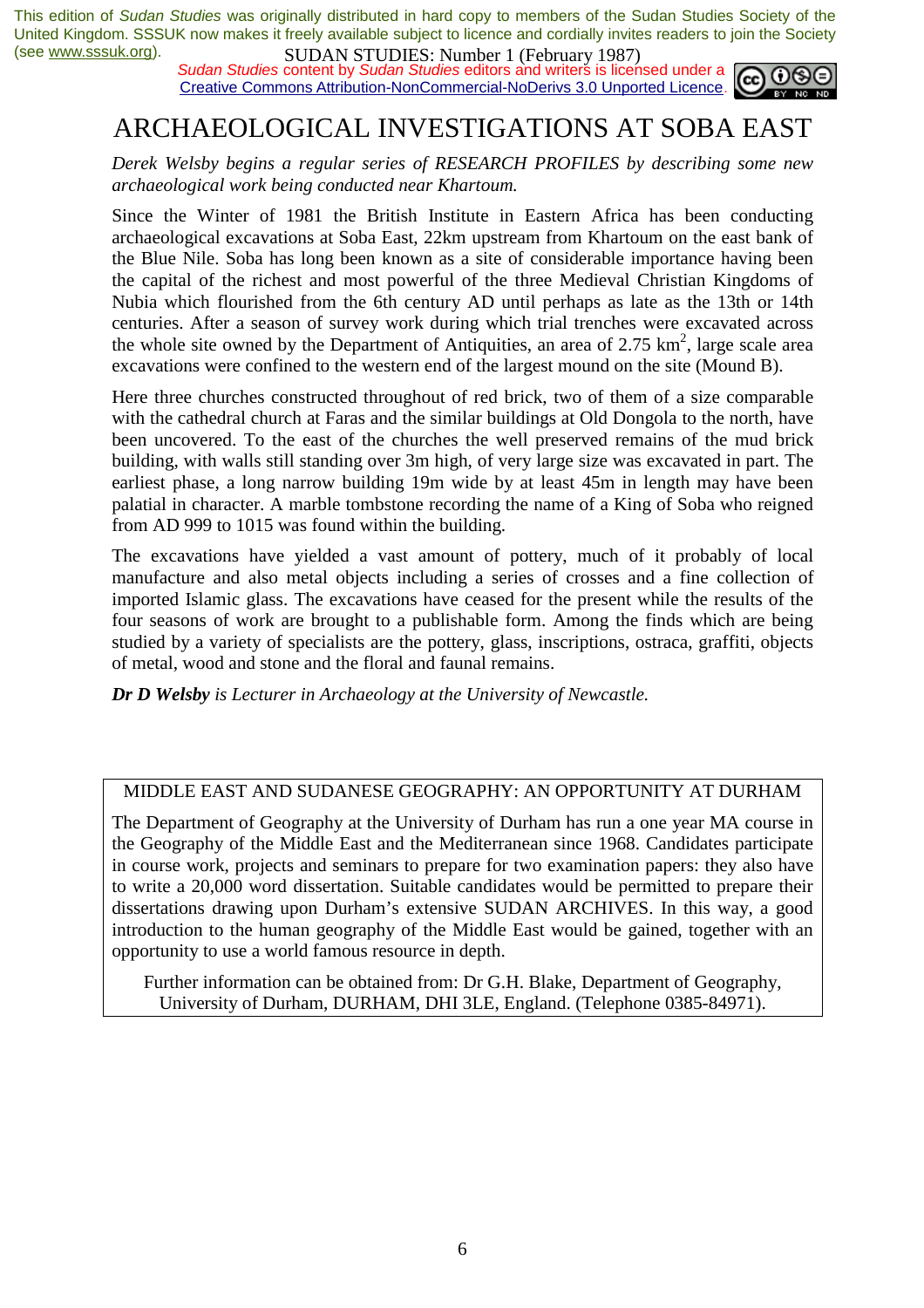*Sudan Studies* content by *Sudan Studies* editors and writers is licensed under a Creative Commons Attribution-NonCommercial-NoDerivs 3.0 Unported Licence.



### FEMALE MIGRANTS TO GREATER OMDURMAN:

### Changing Status and Temporal Routines

*Becky Page summarises part of her undergraduate research carried out in the Umm Badda fringe of Omdurman during July and August 1986.* 

The role of women in society is increasingly recognised as an important factor in the development of Third World countries. Women's activities are now often an integral part of project designs and thus it is important to continually assess and re-evaluate changes in female status which are occurring - whether planned, unplanned, positive or negative. By these means planners and educational designers can identify the needs of women and how to meet them.

Massive rural to urban migration, common to most developing countries, is evident in Sudan. This can be seen clearly in the percentages of population living in urban areas. The proportion has increased from 9.3 per cent in 1955/6 (First Official Census) to 20 per cent in 1986 (Prytz, 1986). This short paper focuses on Umm Badda, an immigration and urban overspill area to the west of Omdurman (Figure 1), where the population growth between 1964 and 1985 was a staggering 13 per cent per annum (Norris, 1995). Most of this growth was due to migration from rural areas and, though it is true that a higher percentage of these migrants are male, there is an increasing trend for women to migrate with their husbands and thus the sex balance in the city is gradually being redressed.

The effect of migration on women is immense. Ester Boserup (1970) described the 'psychic strain' caused by moving through a technological revolution in a matter of days. Not only are subsistence and domestic tasks, and patterns of employment changed rapidly, but women also acquire a new social status and have their perceptions altered as their lifestyles adapt to the urban environment. All these changes can be seen in the women of Umm Badda.

It has been estimated that some 87 per cent of rural women in Sudan are engaged in agriculture (Baxter, 1981) especially in the western regions of Kordofan and Darfur. The Umm Badda survey found that fewer women than this had formerly been engaged in agriculture, mainly due to the bias towards younger women amongst migrant families. Nevertheless, 49 per cent of those interviewed were denied this previous productive function on reaching the urban area. Similarly, two-thirds of women no longer spent several hours a day collecting wood. All cooking fuel at Umm Dadda is in



Figure 1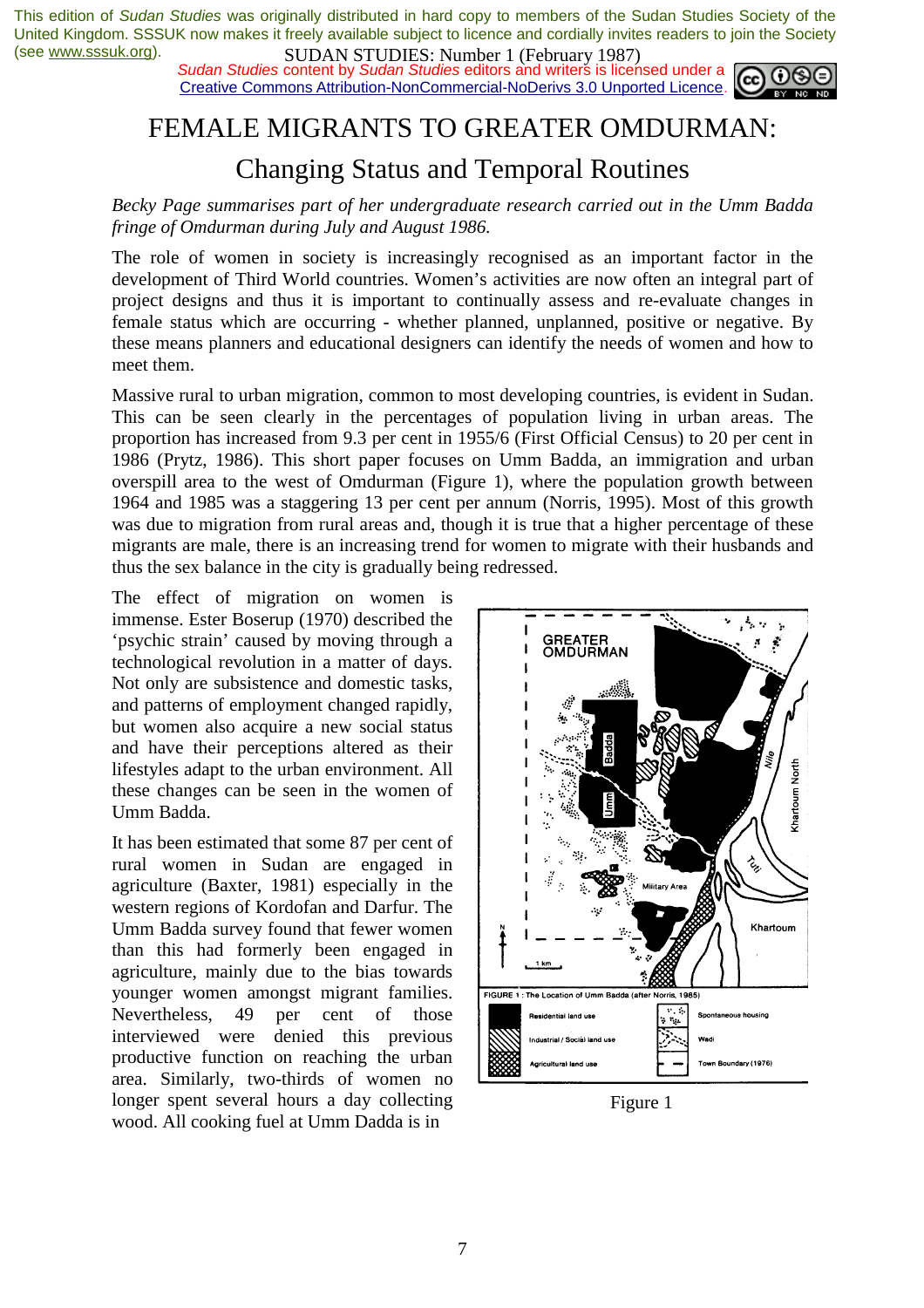*Sudan Studies* content by *Sudan Studies* editors and writers is licensed under a Creative Commons Attribution-NonCommercial-NoDerivs 3.0 Unported Licence.



the form of locally purchased charcoal, which is also quicker and more efficient to use than other types of fuel commonly used in rural areas. Likewise water collecting has become easier for most people, saving considerable time. Migrant women from the northern provinces in particular commented that easier water collection saved up to two hours each day. It was in the light of similar trends that Boserup (1970) made the following statement, which clearly applies in Umm Badda.

> "Migration from village to town entails for the African women the exchange of a life of toil for a life of leisure." (p.191)

Despite apparent opportunities for increased leisure, new tasks, many of them peculiar to the urban environment, have imposed new burdens on women's time in Umm Badda. About 70 per cent of the female migrants reported that shopping had become much more complicated and time-consuming and nearly all of them commented that housekeeping had become more demanding as higher standards were expected by their husbands. One of the strangest outcomes of the survey was the impact of cooking on time budgets. It has already been noted that, in one sense, cooking has become less time-consuming, but in another sense the opposite conclusion can be drawn as 'urban' expectations involve purchasing, preparing and cooking a greater variety of food and with more emphasis on presentation and hospitality (Table 1).

| Source Region<br>of Migrants | Daily Reductions in<br>cooking time at Umm<br>Badda (per cent) |           | Daily Increases in Cooking<br>time at Umm Badda<br>(per cent) |        | No Change<br>(per cent) |            |      |
|------------------------------|----------------------------------------------------------------|-----------|---------------------------------------------------------------|--------|-------------------------|------------|------|
|                              | $1-29$                                                         | $30 - 60$ | $>60$ mins                                                    | $1-29$ | $30 - 60$               | $>60$ mins |      |
| North                        | 14.3                                                           | 18.6      | 21.4                                                          |        | 14.3                    | 7.1        | 14.3 |
| West                         |                                                                |           |                                                               | 5.3    | 31.6                    | 5.3        | 57.8 |
| Central                      |                                                                |           |                                                               | 20.0   | 40.0                    | 20.0       | 20.0 |
| South                        |                                                                | 33.3      |                                                               |        | 33.3                    |            | 33.3 |

Table 1: Perceived changes in cooking times since arriving at Umm Badda

Source: Page, R.M. (1987), The Changing Role of Women in Um Sadda, Undergraduate Dissertation in Geography, University of Durham.

Whilst bearing in mind the changes in daily activities described above, it appears that in overall terms a majority of women felt that they had more 'free time' since moving to Umm Badda. This was mainly due to improved service provision and the loss of agricultural demands (Table 2).

| Table 2:<br>Perceived changes in leisure time at<br>Umm Badda | No Change      | 14.6 | per cent |
|---------------------------------------------------------------|----------------|------|----------|
|                                                               | More free time | 53.7 | per cent |
|                                                               | Less free time | 7.30 | per cent |
|                                                               | No Answer      | 24.4 | per cent |

In terms of formal and informal sector employment, the survey discovered other interesting points. Not surprisingly, religious and educational factors virtually eliminate all female employment in the formal sector in rural areas of the Sudan. Yet, in some regions, especially in the west, there is considerable involvement of women in informal activities such as weaving, craft production, and food and beer selling at local markets. Such work is of social as well as economic importance. Although it is often recognised that migration to urban areas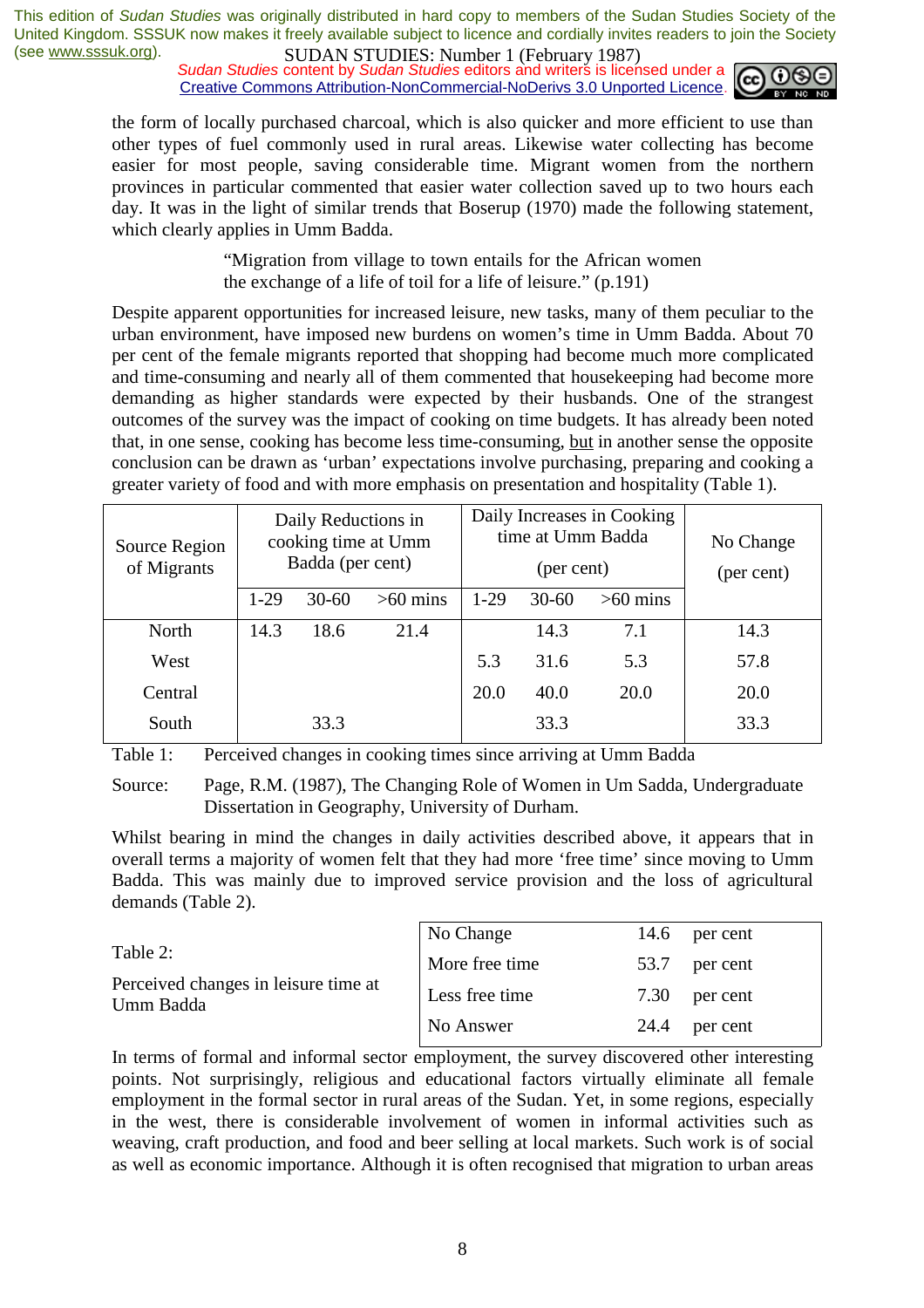*Sudan Studies* content by *Sudan Studies* editors and writers is licensed under a Creative Commons Attribution-NonCommercial-NoDerivs 3.0 Unported Licence.



leads to a reduction in female employment, this was not found to be true at Umm Badda, where almost a quarter of the migrant women of all ages took up new urban-based work. This trend has two main explanations. Firstly, financial hardship forces many women into market jobs or beer selling. Secondly, jobs such as hairdressing and handicraft production are often undertaken to utilise some of the more free time available to women migrants. The first point can be interpreted as a negative response to migration, whilst the second can be seen as a reflection of new opportunities generated by movement to the urban environment.

Educational and formal sector job opportunities in the city are potentially very advantageous to migrant women. Yet not one of the women surveyed was employed in the latter, and although 22 per cent of the women were attending, or had attended, adult education classes since arriving at Umm Badda, in every case they returned to carry out their normal domestic life.

From the survey it seems that migration does one of two things for women, depending largely on the economic success of her husband. Either she is forced to work long hours in local markets or she remains at home to live a much more idle, less-productive life. Some of the more adventurous in this latter group engage in craft-related activities to occupy some of their free time. Without exception however, all the woman perceived that they were more homebased and secluded in the city and had less demand on their time. The increase in leisure time is reflected in new urban attitudes of dress sense and housekeeping, and in new perceptions and aspirations. Many women spoke of a new belief in education and work for their daughters. Thus, although migration seems to lead to a decline in the productivity opportunities for women migrants and a more home-based lifestyle, it is in the next generation of women that the greatest changes will occur.

#### **References**

Baxter, D., (1981), Women and the Environment, Environmental Research Paper Series Number 2, Institute of Environmental Studies (Khartoum), 142pp.

Boserup, E., (1970), Women's Role in Economic Development, George Allen and Unwin (London), 283pp.

Norris, W., (1985), Desertification and Growth on the Urban Fringe, A case study from Orndurman, Sudan, Unpublished Ph.D. Thesis, University College, Swansea.

Page, R.M., (1987), The Changing Role of Women in Umm Badda, Omdurman. Sudan, Unpublished B.A. Dissertation, University of Durham, 78pp.

 Prytz, L.M., (1986), Report on Work Opoortunities and Training for Women in the Democratic Republic of Sudan, I.L.O. Training Department, Vocational Training Department (Rural), l5pp.

#### **Acknowledgements**

To Drs Abu Sin and Dr Anwar of the Geography Department (University of Khartoum) for enabling the project to take place; to Zeinab Ahmed for interpreting; and to The Oxford Swan Fund, The Southdown Trust, The Sir Philip Reckett Educational Trust, St Aidan's College, The Council Fund for Students Travelling Abroad and The W.B. Fisher Bursary for funding.

*Miss R.M. Page is a final year undergraduate in geography at the University of Durham.*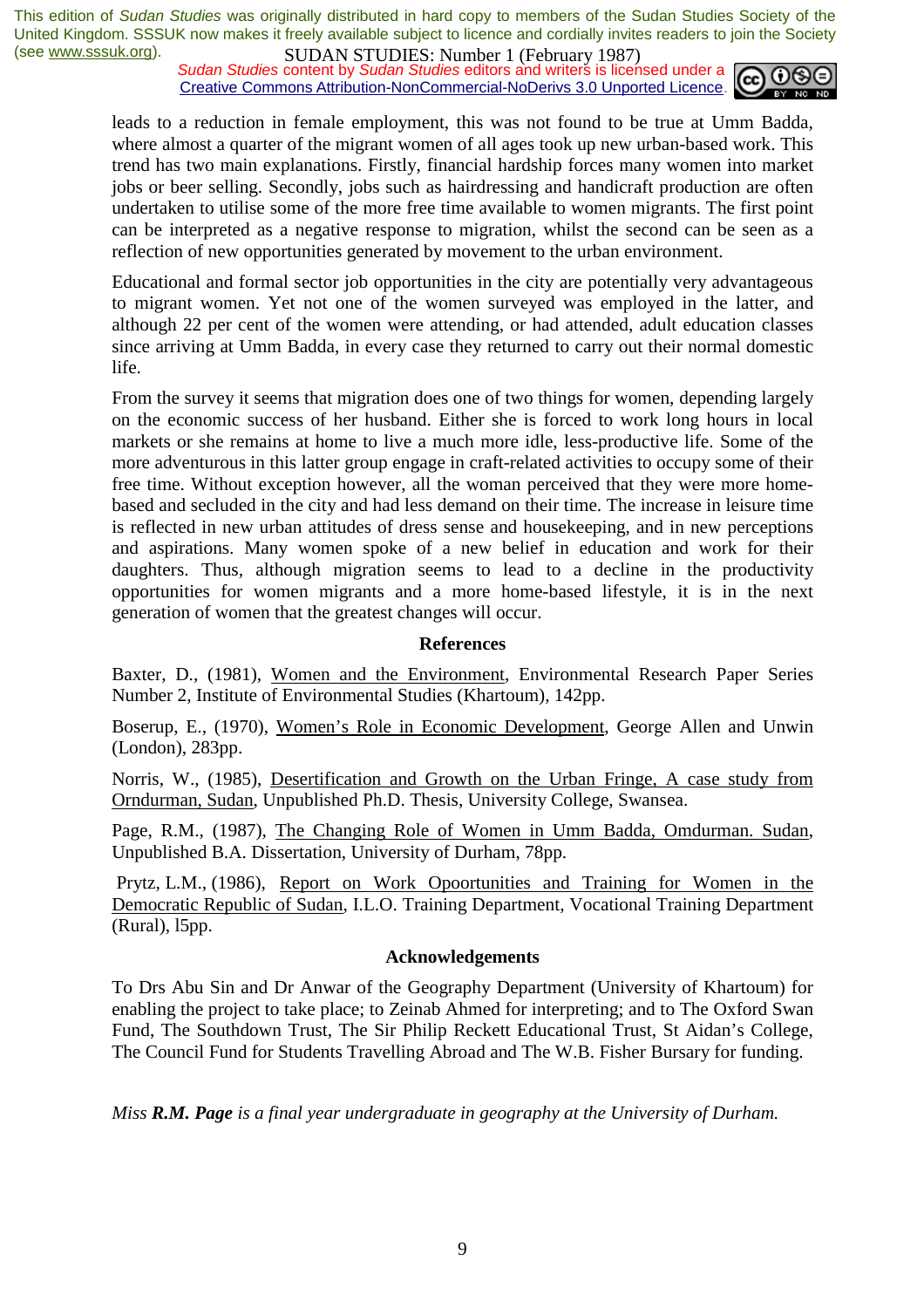*Sudan Studies* content by *Sudan Studies* editors and writers is licensed under a Creative Commons Attribution-NonCommercial-NoDerivs 3.0 Unported Licence.



# **PEOPLE IN THE NEWS**

Professor R.O. Collins (University of Santa Barbara, California) is Visiting Fellow at Balliol College (Oxford) until the Summer of 1987. His main objective is to complete a new book on the history of the Jonglei Canal and the Nile waters. His fellowship at Balliol follows a term as Visiting Fellow at Trevelyan College (Durham) where he was utilising some of the documents housed at the Sudan Archive.

Professor R.S. O'Fahey (University of Bergen) will be visiting Durham University during the Spring where he will working on 19th century Sufism. Whilst in Durham, he will also be doing some work utilising the Sudan Archive.

Dr D. Johnson is Visiting Fellow at St Aidan's College (Durham) from January 1987 until July 4th. Whilst in Durham he will be using the Sudan Archive to investigate military slavery.

Dr M.E.H. Abu Sin (University of Khartoum) will be visiting University College, Swansea (Department of Geography) for two months from May 1987.

Mr Yousif El Mahi has started a three year programme of research for a Ph.D. at the University of Durham (Department of Geography). He will be investigating aspects of vegetational changes in Kordofan during the Twentieth Century.

# **SUDAN METEOROLOGICAL OFFICE: SALFORD BRANCH**

*Mike Hulme begins our regular DATA SOURCES IN THE UNITED KINGDOM series with a description of his rainfall archive at Salford University.* 

A database consisting of daily, monthly and annual rainfall data for Sudanese stations has been compiled by the author at the Department of Geography, University of Salford. Data have been extracted directly from the Sudan Meteorological Service (SMS) archive in Khartoum, from published reports of the SMS (Annual Meteorological Reports and Annual Rainfall Reports) and limited additions from data compiled by S E Nicholson and the Climatic Research Unit (CRU) at the University of East Anglia.

The database is continually being updated through contacts in Khartoum and data for 1986 (all months) are already available. The longest unbroken series available is for Khartoum, which commenced in 1900.

The database has three levels of resolution:

Annual Rainfall Totals and Frequencies of >1mm and >10mm Raindays:

| 126 stations are incorporated - | 11 for Sudan north of 16 degrees N      |
|---------------------------------|-----------------------------------------|
|                                 | 101 for central Sudan (12-16 degrees N) |
|                                 | 14 for Sudan south of 12 degrees N      |

A total of more than 6,300 station-years is in the database, with 30 stations possessing pre-1920 records (<10% missing values) and a further 33 with pre-1950 records (<10% missing values).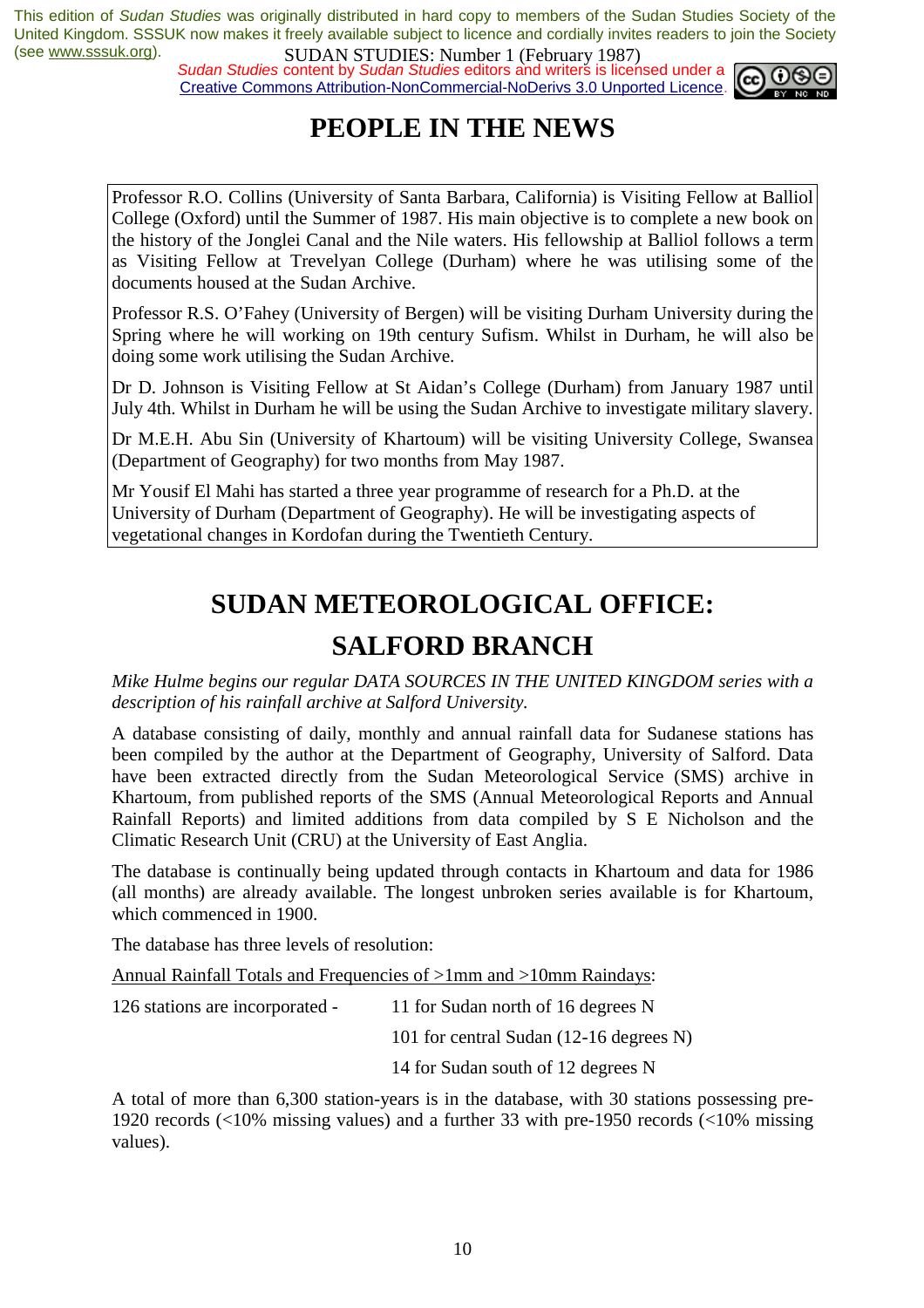*Sudan Studies* content by *Sudan Studies* editors and writers is licensed under a Creative Commons Attribution-NonCommercial-NoDerivs 3.0 Unported Licence.



#### Monthly Rainfall Totals:

30 stations have full monthly rainfall totals compiled, these being stations commencing prior to 1920.

#### Daily Rainfall Totals:

15 stations from central Sudan have full daily rainfall totals compiled, 11 of these being pre-1920 starts. Khartoum is the longest complete series with 56 years of daily rainfalls. A further 55 stations have daily rainfalls for selected years (1929-30, 1945-9, 1962-3, 1971-2, 1978-9). This section of the database is constructed so that only days with rainfall recorded are included, a day number being associated with each fall. Over 31,000 daily totals are on file.

A suite of FORTRAN77 programs has been written to analyse annual, rainday and daily rainfall totals (programs for monthly analysis have not yet been prepared). Options available from this suite include.

- filtering annual series (moving average, Gaussian filters)
- deriving standardised series for specified regions (see example diagram)
- statistical tests for randomness (Kendall's test and runs test)
- frequencies of daily falls of selected thresholds
- mean daily/pentadly falls per station

- wet season definitions (e.g. start and termination dates), according to specified models, both relative and absolute.



Anyone who would like a specific data set extracted, or an analysis performed, or who can contribute to the data base expansion should contact the author at the address below. Arrangements can be made to transfer data files within the UK through the JANET network, or abroad through EARN Gateway to international networks ARPANET or BITNET.

*Dr M Hulme is Lecturer in Geography at the University of Salford, SALFOAD M5 4WT (telephone 061 736 5943 extension 7294).*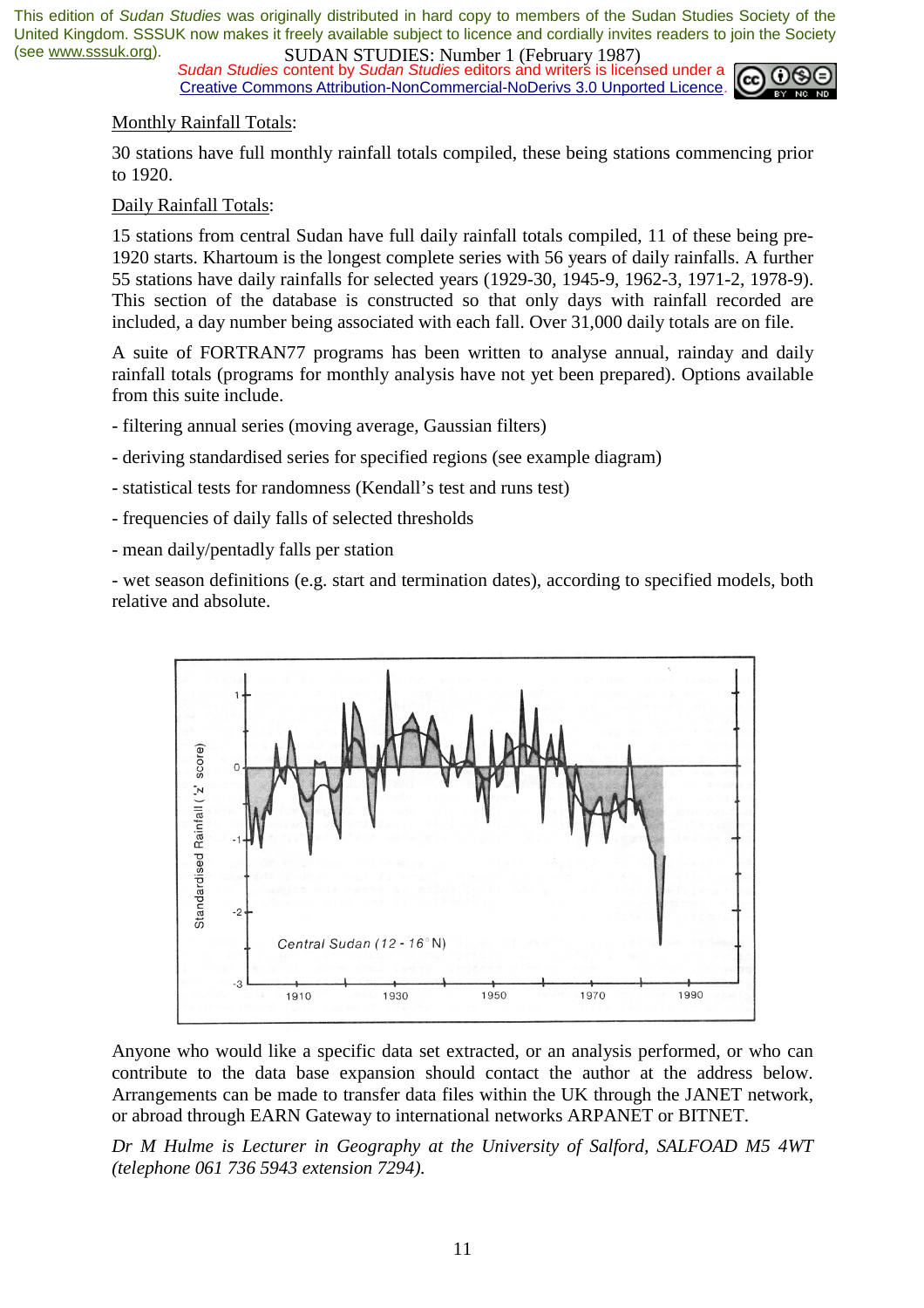*Sudan Studies* content by *Sudan Studies* editors and writers is licensed under a Creative Commons Attribution-NonCommercial-NoDerivs 3.0 Unported Licence.



### **PHOTGRAPHY IN THE SUDAN**

#### *Derek Hudspeth offers some tips for amateur photographers travelling around the Sudan.*

As in most African countries, the Sudanese authorities are suspicious of foreign visitors with a camera. This is particularly so in 'vulnerable' areas such as in the general vicinity of military establishments, bridges, and on the fringes of war zones. With this in mind, it is important to obtain permission to take photographs in all regions of the country. Permits are obtainable from the Ministry of Culture and Information in Khartoum. Even with a permit, photographers should be prepared to answer questions from the military and police authorities.

The most commonly used camera equipment today is, without doubt, the 35mm single lens reflex (SLR) camera, and therefore the following comments are based on the use of this type of equipment. These cameras have the advantage of 'built in' exposure meters and interchangeable lenses. They are available in varying degrees of sophistication, but bearing in mind the harsh conditions that the camera is likely to be subjected to, the more basic and reliable cameras are more suitable for the Sudan.

The ideal lens combination to have with an SLR would be zoom lenses to cover the focal lengths from 35mm to 210mm. Normally this would involve carrying 35mm-70mm and 70mm-210mm zoom lenses, although zooms covering this whole range from wide-angle to telphoto are now appearing on the market. The longer focal lengths (70mm-210mm) are invaluable for photographing people. The extra distance between the camera and subject enables more candid photographs to be taken, people being less aware that they are being photographed. The zoom facility of these lenses enables the camera to be quickly refocussed on any individual within a group of people. The shorter focal lengths (35mm-70mm) are most suitable for situations where space is restricted and where a large subject area is required. Typical situations would include views inside houses, and street and market scenes. Short focal lengths are also suitable for landscapes.

An ultra-violet or skylight filter is an essential addition to any lens, especially in the Sudanese environment. Theme filters reduce the amount of ultra-violet light reaching the film, which is often the cause of a bluish haze. Furthermore, filters offer protection to the lens from hazards such as knocks, scratches and dust.

Somewhat surprisingly, unless it is left in direct sunlight, heat does not cause any undue problems to photographic equipment. Sand and dust, however, can be a considerable hazard. Great care must be exercised in protecting and cleaning cameras and lenses. The protective lens caps must always be replaced whenever lenses are not in use. Filters and cameras should be cleaned with a 'blower' type brush; tissues and handkerchiefs should never be used as they can easily scratch the precision glass.

The Sudan abounds with subjects to photograph. It is. always advisable to take enough film to meet all your expected needs and then add a few extra rolls for luck. The expense of buying the extra film before your trip will be rewarded by not having to purchase extra film locally. Photographic film is not a priority in the Sudan and any that is found in some of the specialist shops and in larger hotels is usually out of date and/or improperly stored. If film is to be kept for a while before it is needed it is advisable to store it in a refrigerator. It needs to be removed two or three hours before use. As this is not always possible, it is advisable to keep the film away from the direct heat and rays of the sun.

The speed and type of film to be used are really a matter of personal preference, but one or two points are useful to bear in mind. Firstly, there is the question of whether to use colour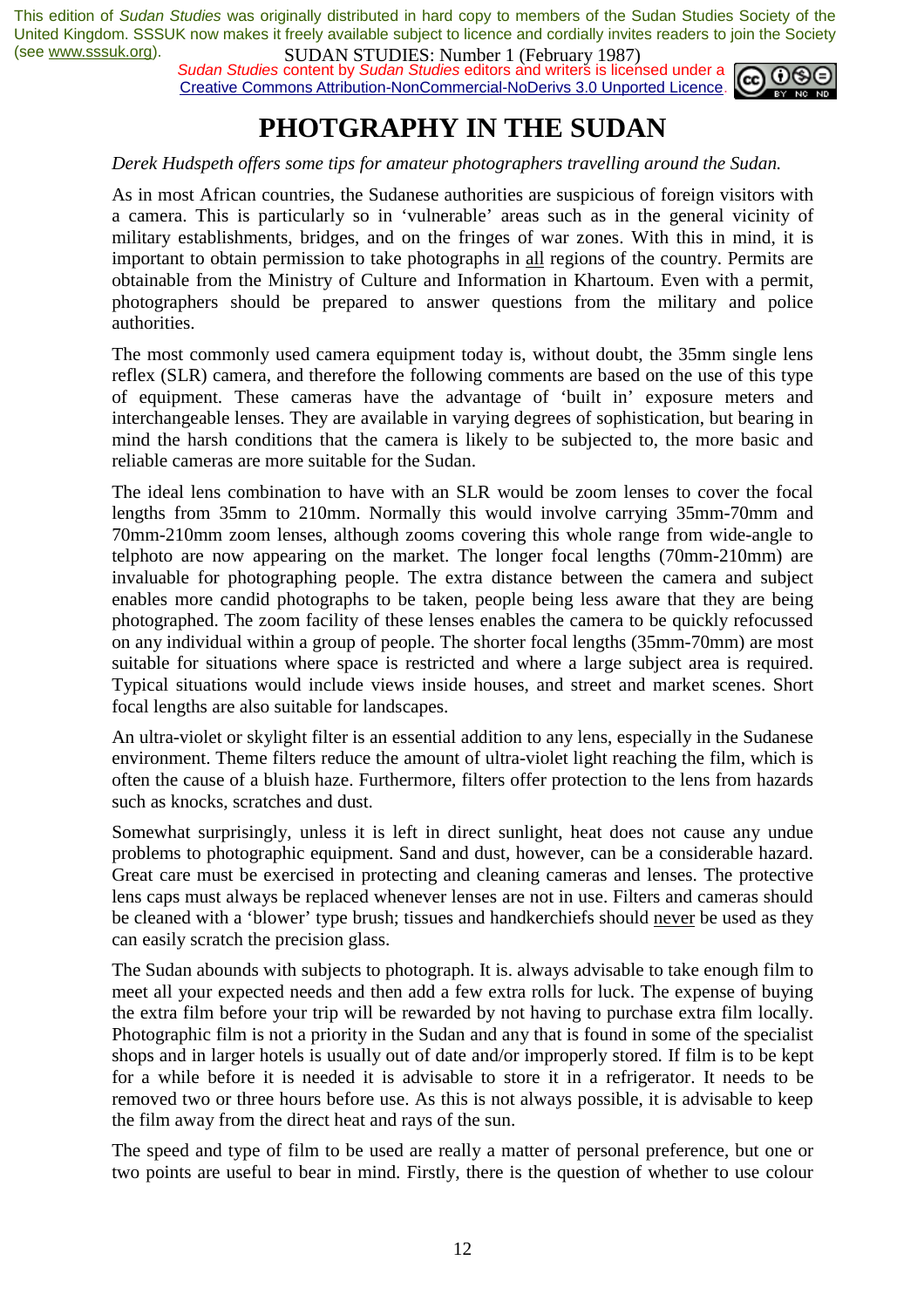*Sudan Studies* content by *Sudan Studies* editors and writers is licensed under a Creative Commons Attribution-NonCommercial-NoDerivs 3.0 Unported Licence.



transparency film for slides or colour negative film for prints. The latter has two main advantages for the amateur. Firstly, it has a much greater tolerance of over and under exposure, unlike colour transparency film which has to be perfectly exposed to yield acceptable results. Secondly, slides can now be made from colour negative material much more cheaply and successfully than prints can be made from transparency material. Film speed is also a question of choice. Slow film (such as 25 and 64 ASA) has the advantage of finer grain characteristics, whereas faster film, whilst being more grainy, is more suitable for poor light conditions. A point to remember is that although conditions in Sudan are often very bright in the open, most people sit and work in the shade and hence lighting conditions are less favourable.

Finally, it is essential to always carry a spare camera battery. Most modern cameras are not only dependent on batteries to power their exposure meters, but also their shutter mechanisms. Consequently, a dead battery can render a camera useless.

Derek Hudspeth is a senior photographer at the University of Durham and has acted as an advisor for the establishment of photographic facilities at the University of the Gezira.



### **FLORA OF EASTERN SUDAN**

Much has been published about the role of officials in the Sudan Government Service. In this respect, one is normally referring to males, whilst their wives and families have been left very much in the background. Some of the activities of wives are described in R. Kenrick's book(see list of recent publications), but one hobby is well preserved. Mrs A. R. Kennedy-Cooke was the wife of Brian Kennedy-Cooke CBE MC and Bar, who served in the Sudan from 1920 to 1940, and was the Governor of Kassala Province between 1935 and 1940. One of her interests was the local flora, and she produced a number of water-colours of the varied species, which have now been donated to the Sudan Archive (Durham).

From time to time, we hope to reproduce some of her pictures (unfortunately in black and white only). The reproductions begin with a painting which she did on December 16th 1929 at Wad Gabir along the River Atbara. Details from her own notes are included below.

**Compositae ageratum conyzoides L. Square stemmed fleshy plant. Florets of pale lavender.**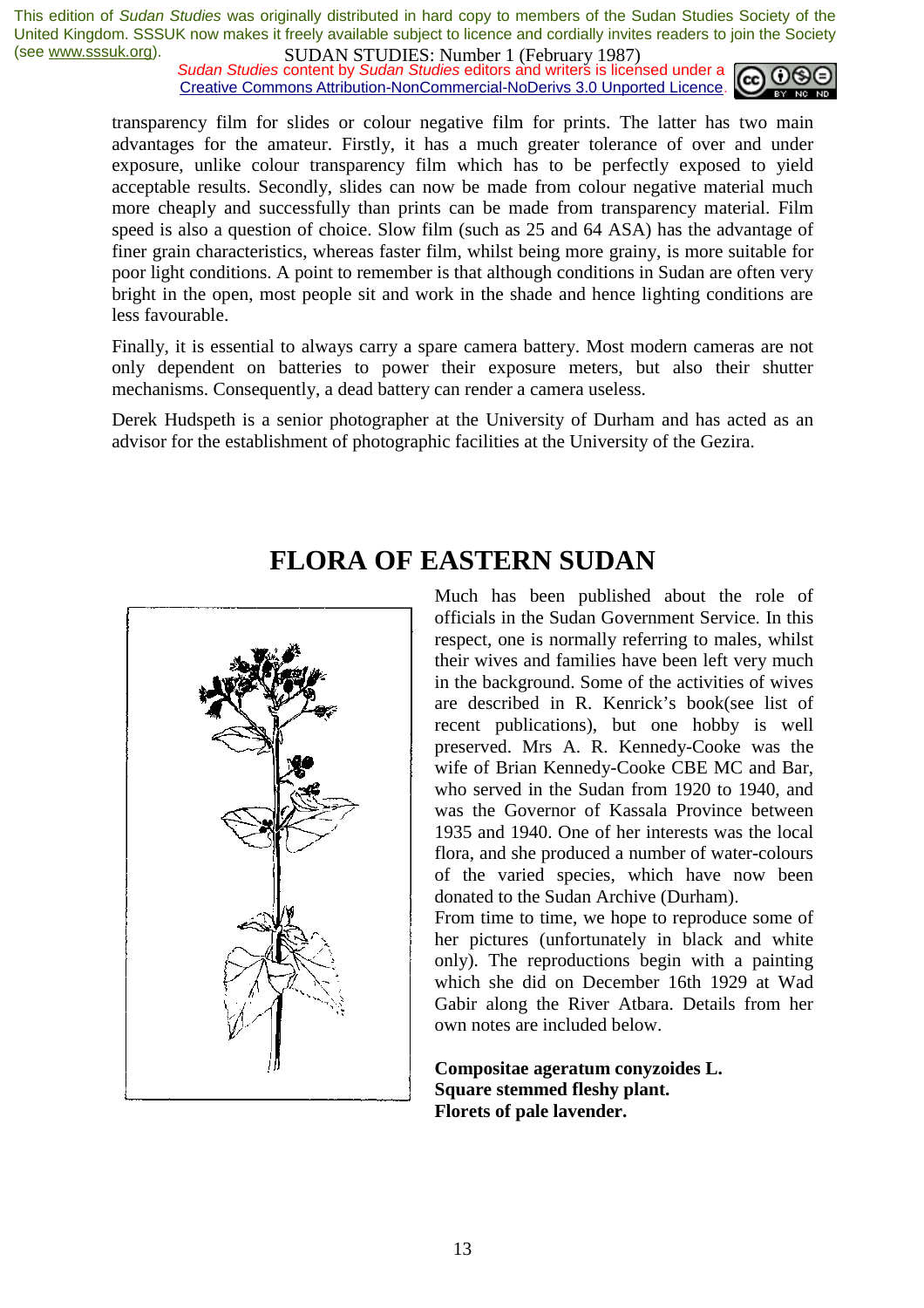*Sudan Studies* content by *Sudan Studies* editors and writers is licensed under a Creative Commons Attribution-NonCommercial-NoDerivs 3.0 Unported Licence.



# **BOOK REVIEW: DESERTIFICATION IN DARFUR**

*Mike Hulme* reviews ECOLOGICAL IMBALANCE IN THE REPUBLIC OF THE SUDAN WITH REFERENCE TO DESERTIFICATION IN DARFUR, F.N. Ibrahim, Bayreuth (1984), 40 figures, 37 tables, 49 plates and 5 colour fold-out maps, 215pp., ISBN. 3-922808-09-3. Price: DM 32.00.

Anyone familiar with Fouad Ibrahim's work on the human ecology of desertification will not be surprised by both the breadth and detail with which he addresses the process of desertification in Darfur. His intention is to provide a considered and factual regional study of desertification, a term which is notorious for its rather liberal use as rhetoric. In this volume (no.6 in a series of Monographs of Geographical Science from the University of Bayrsuth), Ibrahim draws together much of his previously published work which is based on extensive fieldwork in Darfur between 1977 and 1983. The volume breaks down into five substantive chapters, respectively concerned with methods of monitoring ecological imbalance, the physical and human ecological bases of the processes of degradation, regional variations of desertification intensity, and a chapter on programmes specifically aimed at restoring balance in this semi-arid region.

Detailed field observation and data accumulation is a characteristic of Ibrahim's work, yet even his methodical approach cannot completely overcome the acute problems of data reliability that anyone who works in Sudan and the Sahel encounters. The colour fold-out maps in the backpocket suggest a more definitive version of, for example, transhumance routes and well locations than can realistically be determined. Existing quantitative data are subject to inaccuracy too and the visibility data on p.33 are substantially in error with even published sources (let alone inaccuracies in these sources themselves).

The above criticisms should not detract, however, from the value of this volume which provides a penetrating study of the '…complex of processes leading to ecological imbalance...', Ibrahim's favoured expression. A useful variety of alternative indices of precipitation occurrence and aridity are presented between pp.55-72 and a separate section (4.4) on the role of women in both suffering from and perpetuating the desertification process is pertinent. A fascinating relationship between polygamy and the adaptation to spatial variability in rainfall of cultivators is of particular interest. A good 330 item reference list is included and the appendix of names of indigenous and botanical plant species helps clarify the often ambiguous use of these terms elsewhere in the literature.

Ibrahim identifies with the tendency to itemise specific measures recommended to restore ecological balance, a tendency that often can be either infuriatingly bland or else supremely idealistic. His 10 point programme fails to break any new ground, the key recurring terms being 'plans', 'control', 'campaigns' and 'training centres'. We seem to have heard it all before and Ibrahim is more on target in an offhand comment about the political power and means (centralised or devolved) to implement any policy suggestions. Of course, we are now witnessing in Sudan, among ether countries, an increasing usurping of Sudanese sovereignty by the economic (political?) control asserted by Non-Governmental and International Organisations. Because this basic political issue is not tackled, the strength of the book remains in its descriptive and analytical modes rather than in any prescriptive framework.

*Dr M Hulme is Lecturer in Geography at the University of Salford.*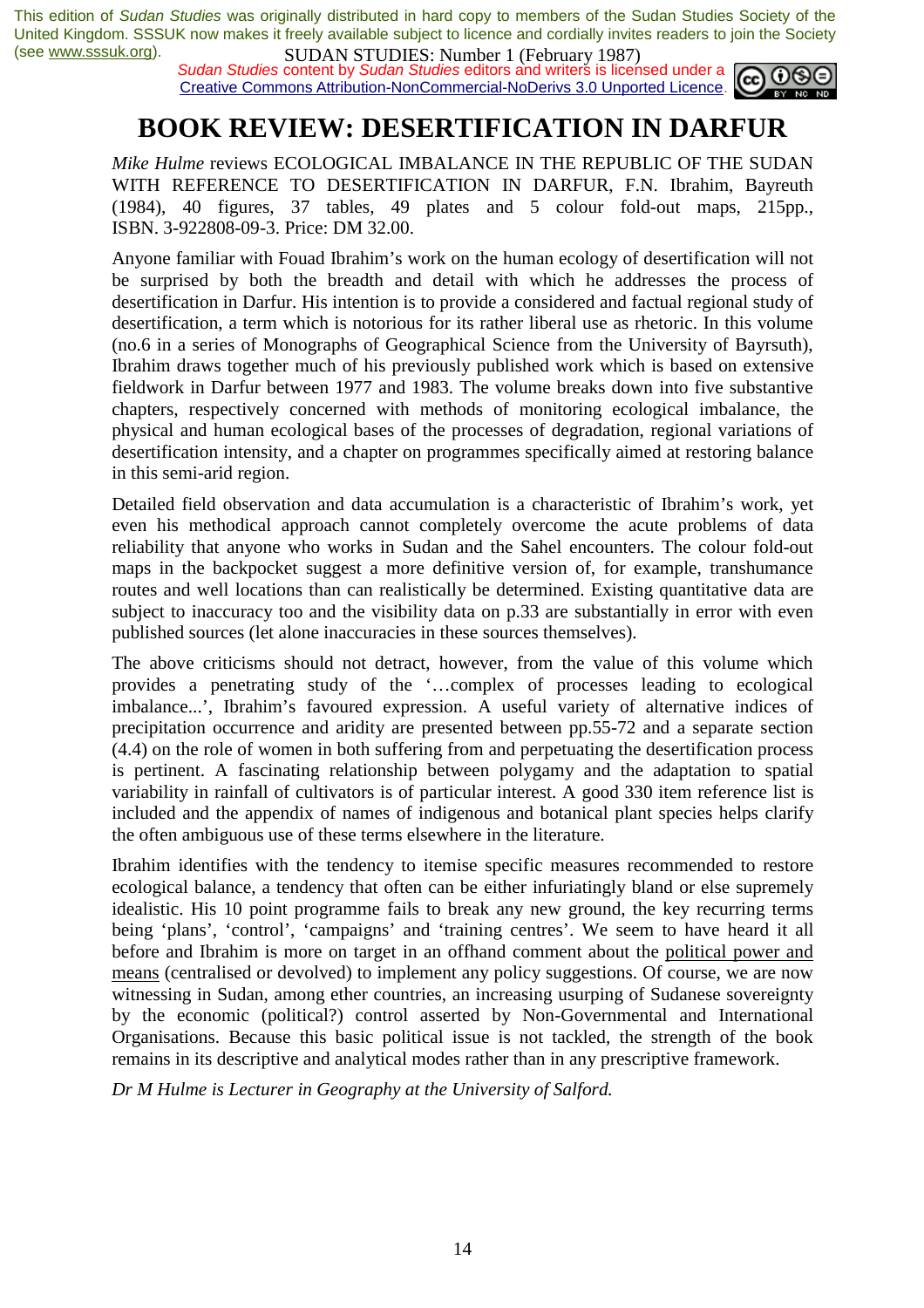*Sudan Studies* content by *Sudan Studies* editors and writers is licensed under a Creative Commons Attribution-NonCommercial-NoDerivs 3.0 Unported Licence.



# **RECENT PUBLICATIONS**

Abdel Aziz, M.F. (1985), 'Demographic Intermediation between Development and Population Redistribution in Sudan', in Clarke, J. I., Khogali, M.M. and Kosinski, L.A. (eds.), Population and Development Projects in Africa, (Cambridge University Press), pp.219-35.

Abdel Magid, A.H.A. (1985), Factional Conflict in the Sudanese National Movement 1918- 48, University of Khartoum Graduate College Publications Number 12, (Ithaca Press), 179pp.

Abdel Rahman, B.A. and Homoudi, A.B. (1985), 'The Impact of the Kenana Project on Population Redistribution', in Clarke, J. I., Khogali, M.M. and Kosinski, L.A. (eds.), Population and Development Projects in Africa, (Cambridge University Press), pp.265-71.

Abu Affan, B. O. (1985), Industrial Policies and Industrialization in the Sudan, University of Khartoum Graduate College Publications Number 16, (Ithaca Press), l80pp.

Abu Sin, M.H. (1985), 'A Typology of Mobility Transition in Developing Societies, with Application to North and Central Sudan', in Clarke, J. I., Khogali, M.M. and Kosinski, L.A. (eds.), Population and Development Projects in Africa, (Cambridge University Press), pp.236-53.

Al Rahim, M.A., Badal, R., Hardallo, A. and Woodward, P. (1987), Sudan since Independence: Studies of Political Development since 1956, (Gower), 201. (Available from February 1987)

Asher, M. (1984), In Search of the Forty-days Road, (Longmans) - 1986 reprint by Penguin.

Asher, M. (1986), The Desert Dies, (Viking), 330pp.

Barthorp, M. (1984), War on the Nile: Britain, Egypt and the Sudan 1882-1598, (Blandford Press, Poole), l90pp.

Bates, D. (1984), The Fashoda Incident of 1898: Encounter on the Nile, (Oxford University Press).

Beshir, M.O. (1984), Southern Sudan: Regionalism and Religion, University of Khartoum Graduate College Publications Number 10, (Ithaca Press), 276pp.

Beshir, M.O. (1984), Sudan: Aid and External Relations, University of Khartoum Graduate College Publications Number 9, (Ithaca Press), 2l8pp.

Campbell, M. (1986), 'Clay Minerals in Relation to Weathering on an Inselberg-Pediment System, White Nile Province, Central Sudan', Swansea Geographer, Vol.23, pp.23-37.

Cater, N. (1986), Sudan: the Roots of Famine, (Oxfam, Oxford), 36pp.

Chackerian, R. and Abdelrahman, M.B. (1986), 'The Sudanese Administrative Elite: Development Orientations', International Review Of Administrative Science, (March issue), pp.59-65.

Collins, R.O. and Deng, F.M. (eds.) (1984), The British in the Sudan 1898-1956: the Sweetness and the Sorrow, (Macmillan).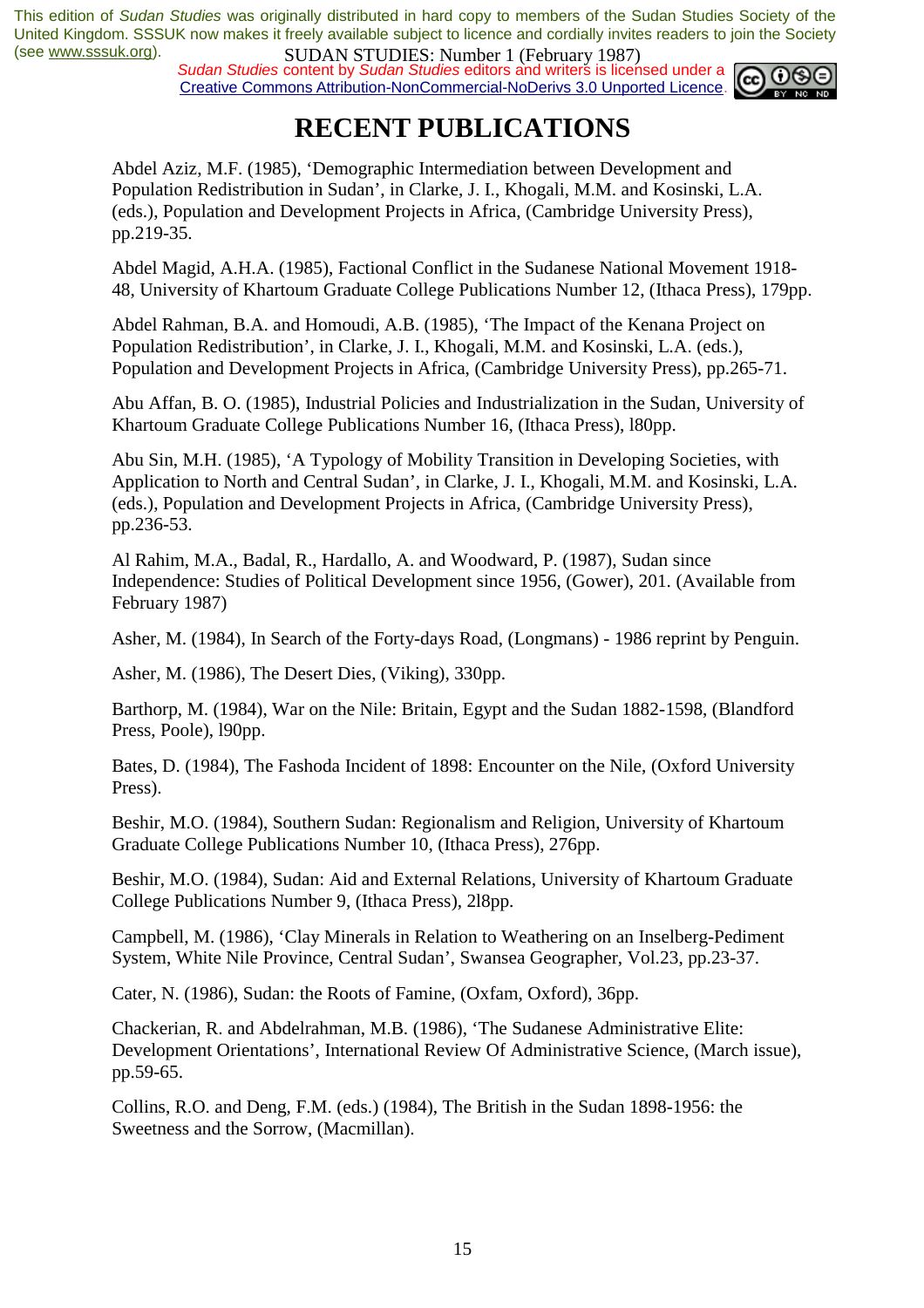*Sudan Studies* content by *Sudan Studies* editors and writers is licensed under a Creative Commons Attribution-NonCommercial-NoDerivs 3.0 Unported Licence.



Daly, M.W. (ed) (1985), Modernisation in the Sudan: Essays in honour of Richard Hill, (Lilian Barber Press, New York), l77pp.

Daly, M.W. (ed) (1985), Al Majdhubiyya and Al Mikashfiyya: two Tariqas in the Sudan, University of Khartoum Graduate College Publications Number 13, (Ithaca Press).

Daly, M.W. (1986), Empire on the Nile: The Anglo-Egyptian Sudan 1898-1934, (Cambridge University Press).

Davies, H.R.J. (1986), 'The Human Factor in Development: Some Lessons from Rural Sudan?', Applied Geography, Vol.6, pp.107-21.

Davies, H.R.J. (ed) (1986), Natural Resources and Rural Development in Arid Lands: case studies from the Sudan, (United Nations University Press, Tokyo), 84pp.

De Villiers, L. (1986), Southern Sudan: Notions of Peripherality and Pluralism, Unpublished M.A. Thesis, (University of Durham: Department of Geography).

Economist Intelligence Unit, Country Reports: SUDAN (Quarterly) and Country Profiles: SUDAN (Annual), (EIU, London).

El Samnani, M.O. (1984), Jonglel Canal: Dynamics of Planned Change in the Twic Area, University of Khartoum Graduate College Publications Number 8, (Ithaca Press), l9lpp.

El Sammani, M.O. (1985), 'Migrant Labour in the New Halfa Scheme' in Clarke, J.I., Khogali, M.M. and Kosinski, L.A. (eds.), Population and Development Projects in Africa, (Cambridge University Press), pp.272-81.

El Tayeb, G.D. (1985), 'Capitalism and Population Landscape (in Sudan)', in Clarke, J.I., Khogali, M.M. and Kosinski, L.A. (eds.), Population and Development Projects in Africa, (Cambridge University Press), pp.41-52.

El Tom, M.A. (1986), 'Toward a Drought-Oriented Climatic Prediction System in Western Sudan', in Rolfe, E. and Battrick, B. (eds.), ISLSCP: Proceedings of an International Satellite Land-Surface Climatology Project (ISLSCP) Conference (Rome, 1985), (European Space Agency Publications Division, Noordwijk: Netherlands), pp.439-42.

El Tom, M.A. (1986), 'Climate, Environment and Development in the Sudan', Geojournal, Vol.12 (4), pp.399-402.

Eldridge, E., Salter, S. and Rydjeski, D. (1986), 'Towards an Early Warning System in Sudan', Disasters, Vol.10 (3), pp.189-96.

Gaafar, M.O. and Ramachandran, K.V. (1985), 'The Impact of Development Projects on Population Redistribution to Gedaref Town in Eastern Sudan', in Clarke, J.I., Khogali, M.M. and Kosinski, L.A. (eds.), Population and Development Projects in Africa, (Cambridge University Press), pp.297-309.

Gurdon, C. (1984), Sudan at the Crossroads, (MENAS Press, Wisbech), 128pp.

Hellden, U. (1986), 'Desertification Monitoring - Remotely Sensed Data for Drought Impact Studies in the Sudan', in Rolfe, E. and Battrick, B. (eds.), ISLSCPI Proceedings of an International Satellite Land-Surface Climatology Project (ISLSCP) Conference (Rome, 1985), (European Space Agency Publications Division, Noordwijk: Netherlands), pp.417-28.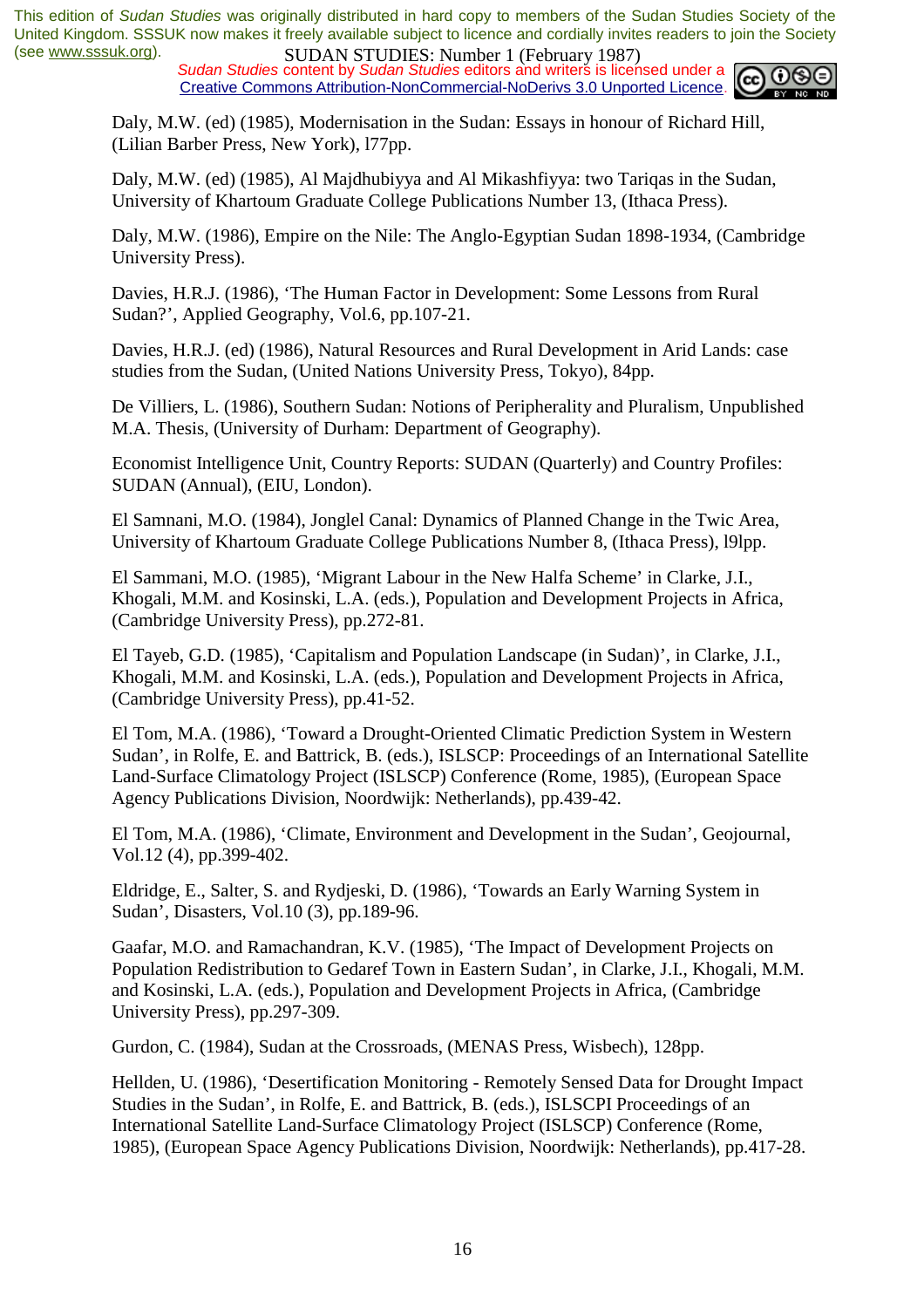*Sudan Studies* content by *Sudan Studies* editors and writers is licensed under a Creative Commons Attribution-NonCommercial-NoDerivs 3.0 Unported Licence.



Hielkema, J.U., Prince, S.D. and Astle, W.L. (1986), 'Rainfall and Vegetation Monitoring in the Savanna Zone of Sudan using the NOAA AVHRR', International Journal of Remote Sensing, Vol.7 (11), pp.1499-1514.

Hill, R. (ed) (1984), The Sudan Memoirs of C.C. Giegler Pasha (1873-1883), Forles historiae africanae ser varia 2 (Oxford University Press).

Hulme, M. (1985), Secular Climatic and Hydrological Change in Central Sudan, Unpublished Ph.D. Thesis, (University College, Swansea: Department of Geography).

Hulme, M. (1986), 'The Adaptability of a Rural Water Supply System to Extreme Rainfall Anomalies in Central Sudan', Applied Geography, Vol.6, pp.89-105.

Hulme, M. (1986), A Monthly Rainfall Assessment Model for Central Sudan, University of Salford (Department of Geography) Discussion Paper Number 31, 2lpp.

Husmann, R. (1984), Transkulturation bei den Nuba: Ethnohistorische Aspekte des Kulturellen Wandels um 19. und 20. Jahrhundert, (Arbeiten aus den Institute fur Volkerkunde der Georg-August-Universitat Gottingen 18).

Ibrahim, F.N. (1984), Ecological Imbalance in the Republic of the Sudan -with Reference to Desertification in Darfur, (University of Bayreuth), 2l5pp. (Reviewed in this issue)

I.C.I.H.I. (1986), The Encroaching Desert: the Consequences of Human Failure (Kordofan), (Zed Books).

Inglis, K.S. (1985), The Rehearsal: Australians at War in the Sudan 1885, (Rigby, Adelaide).

Jackson, J. (1987), 'Shark Feeding in Sudan', **Diver**, Vol.32 (1), pp.50-1.

Kapteijns, L. (1985), Mahdist Faith and Sudanic Tradition: the History of the Masalit Sultanate 1870-1930, Monographs from the African Studies Centre in Leiden, (Kegan Paul).

Kenrick, R. (1986), Sudan Tales: Reminiscences of Wives in the Sudan Political Service 1926-56, (Oleander Press Ltd, Cambridge).

Khalid, M. (1985), Nimieri and the Revolution of dis-May, (Kegan Paul).

Lado, C. (1985), Environment, Knowledge and Change: a case study of Peasant Farming in Maridi District, Southern Sudan, Unpublished Ph.D. Thesis, (University of Durham: Department of Geography).

Lovejoy, P.E. (1986), Salt of the Desert Sun: a History of Salt Products and Trade in the Central Sudan, Africa Studies Series 46, (Cambridge University Press).

MacGregor-Hastie, R. (198S), Never to be Taken Alive: A Biography of General Gordon, (Sidgwick and Jackson), l95pp.

Malwal, B. (1985), The Sudan: a Second Challenge to Manhood, (Thornton, New York).

Mills, L.R. (1985), 'The Growth of Juba in Southern Sudan', in Clarke, J. I., Khogali, M.M. and Kosinski, L.A. (eds.), Population and Development Projects in Africa, (Cambridge University Press), pp.310-23.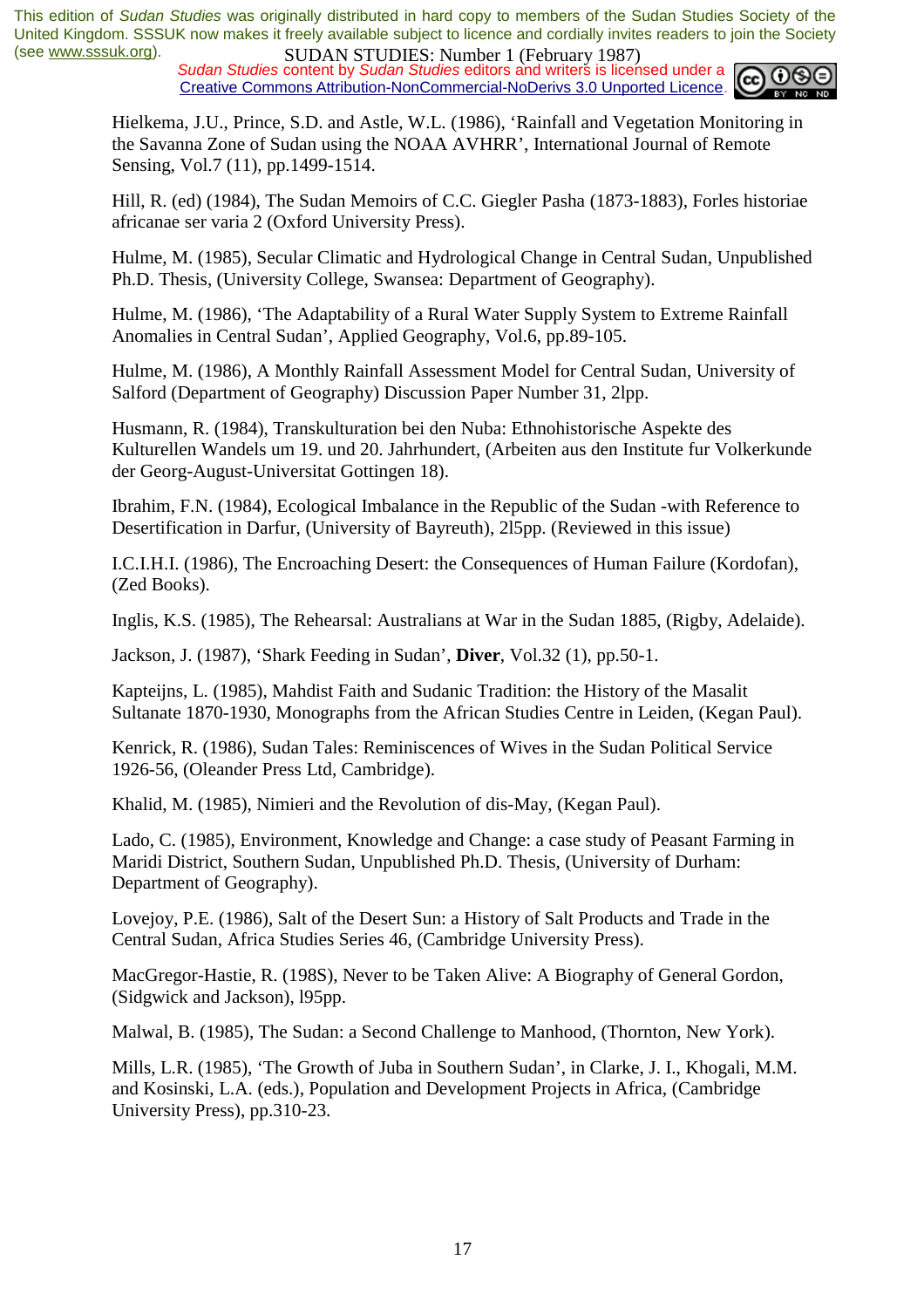*Sudan Studies* content by *Sudan Studies* editors and writers is licensed under a Creative Commons Attribution-NonCommercial-NoDerivs 3.0 Unported Licence.



Muhammed, I. A.U. (1985), The Dilemma of British Rule in the Nuba Mountains: 1898- 1947, University of Khartoum Graduate College Publications Number 15, (Ithaca Press), 96pp.

Norris, W. (1985), Desertification and Growth on the Urban Fringe, a case study of Omdurman, Sudan, Unpublished Ph.D. Thesis, (University College, Swansea: Department of Geography).

Oesterdiekhoff, P. and Wohlmuth, K. (eds.) (1984), The Development Perspectives of the Democratic Republic of the Sudan: the Limits of the Breadbasket Strategy, (Weltforum Verlag, Munich), 339pp.

Potter, M. and Potter, A. (1984), Everything is possible: our Sudan Years, (Sutton, Gloucester).

Prytz, L.M. (1966), Report on Work Opportunities and Training for Women in the Democratic Republic of the Sudan, ILO Training Department (Vocational Training Department: Rural Division), l5pp.

Rogge, J.R. (1985), Too many, too long: Sudan's 20-year Refugee Dilemma, (Rowman and Allenheld, New Jersey).

Salih, H.M. (1985), 'The Gash Delta: Labour Organization in Pastoral Economy Versus Labour Requirements in Agricultural Production', in Clarke, J.I., Khogali, M.M. and Kosinski, L.A. (eds.), Population and Development Projects in Africa, (Cambridge University Press), pp.282-96.

Trilsbach, A. and Ahmed, M.M. (1986), The Aftermath of the 1984 Famine in the Sudan: some Observations from North Kordofan in 1985, Report to the University of Khartoum and the University of Durham, (Available on request from the authors), l2pp.

Trilsbach, A. and Wood, S. (1986), 'Livestock Markets and the Semi-Arid Environment: A case study from Sudan', Geografiska Annaler, Vol.68B, pp.51-8.

van Noordwijk, M. (1984), Ecology Textbook for the Sudan, (Khartoum University Press).

Voll, J.O. and Voll, S.P. (1965), The Sudan: Unity and Diversity in a Multicultural State, (Westview Press, Boulder: Colorado).

Walsh, R.P.D. (1986), 'Spatial Patterns and a Tentative Model of Water Quality at Shallow Wells around the Jebel Arashkol Inselberg Complex in Semi-Arid Sudan', Swansea Geographer, Vol.23, pp. 38-51.

Warner, P. (1985), Kitchener: the Man Behind the Legend, (Hamish Hamilton), 247pp.

Whittington, D. and Haynes, K.E. (1985), 'Nile Water for Whom? Emerging conflicts in Water Allocation for Agricultural Expansion in Egypt and Sudan', in Beaumont, P. and McLachlan, K. (eds.), Agricultural Development in the Middle East, (John Wiley and Sons, Chichester), pp.125-49.

Williams, C.R. (1986), Wheels and Paddles in Sudan 1923-1946, (Pentland Press, Edinburgh).

Woodward, P. (1985), 'Sudan after Numeiri', Third World Quarterly, (October issue), pp.958-72.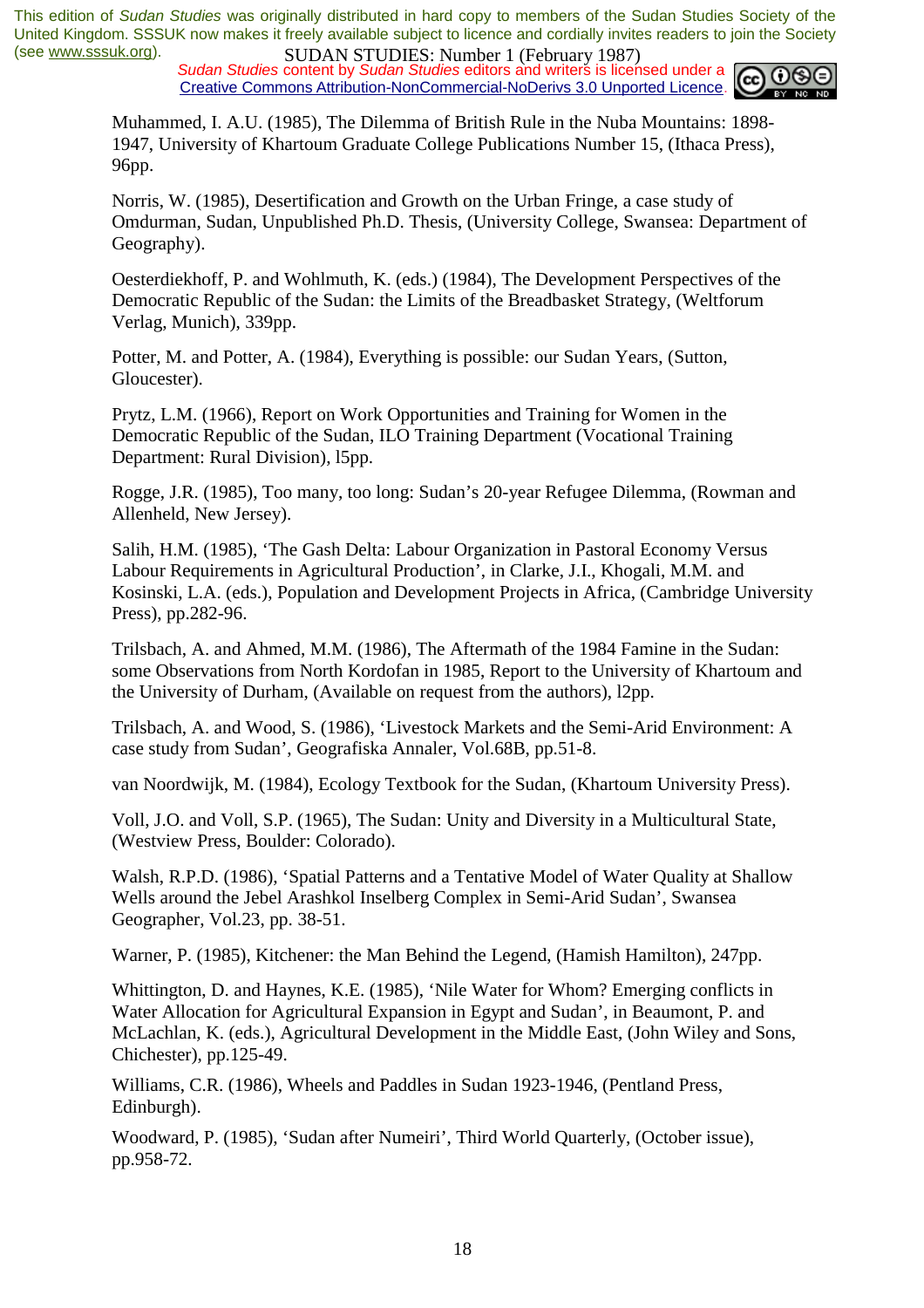*Sudan Studies* content by *Sudan Studies* editors and writers is licensed under a Creative Commons Attribution-NonCommercial-NoDerivs 3.0 Unported Licence.



Woodward, P. (1985), Sudan: Threat to Stability, Conflict Studies 173, (Institute for the Study of Conflict), 22pp.

Yagoub A.M. and Abu Sin M.H. (1985), 'Rural Population and Water Supplies in the Sudan', in Clarke, J.I., Khogali, M.M. and Kosinski, L.A. (eds.), Population and Development Projects in Africa, (Cambridge University Press), pp.254-64.

Zahlan, A.B. (1984), Agricultural Bibliography of Sudan 1974-83, (Ithaca Press), 325pp.

Zahlan, A.B. and Magar, W.Y'. (eds.) (1986), The Agricultural Sector of Sudan: Policy and Systems Studies, (Ithaca Press), 424pp.

Zoll, L.O. (1986), 'Surface Albedo Change in Arid Regions in the in the Sudan',

in Rolfe, E. and Battrick, B. (eds.), ISLSCP, Proceedings International Satellite Land-Surface Climatology Project Conference (Rome, 1985), (European Space Agency Publications Noordwijk: Netherlands), pp.487-91.

# **CONTRIBUTIONS TO SUDAN STUDIES**

All members of SSSUK are invited to contribute to SUDAN STUDIES. The Editor is always pleased to receive short articles (c.350-500 words) on any subject related to the Sudan and its affairs. Original factual, research or philosophical articles can be accepted to a length of c.1500 words (longer by negotiation with the editor). Requests for specific information can also be included in the CAN YOU HELP' section.

Please note that the Editor is looking for members to contribute to regular features, such as DATA SOURCES IN THE UK, RESEARCH PROFILE, SUDAN MEMOIRS and TEACHERS IN SUDAN. Volunteers to write BOOK REVIEWS and design the CROSSWORD are also wanted. Please inform the Editor of Sudan publications noted in any discipline for inclusion in the regular list of references.

If members have any ideas about SUDAN STUDIES, for example with respect to format, length, new features and so on, please write to the Editor indicating whether or not you would wish your letter to be published (possibly in summary form).

All contributions to the newsletter should be typed or written in legible handwriting and sent to the Editor at the following address:

Dr A Trilubach (Secretary and Editor) Sudan Studies Society of the United Kingdom c/a Department of Geography University of Durham Science Laboratories South Road DURHAUI CITY DH1 3LE UK